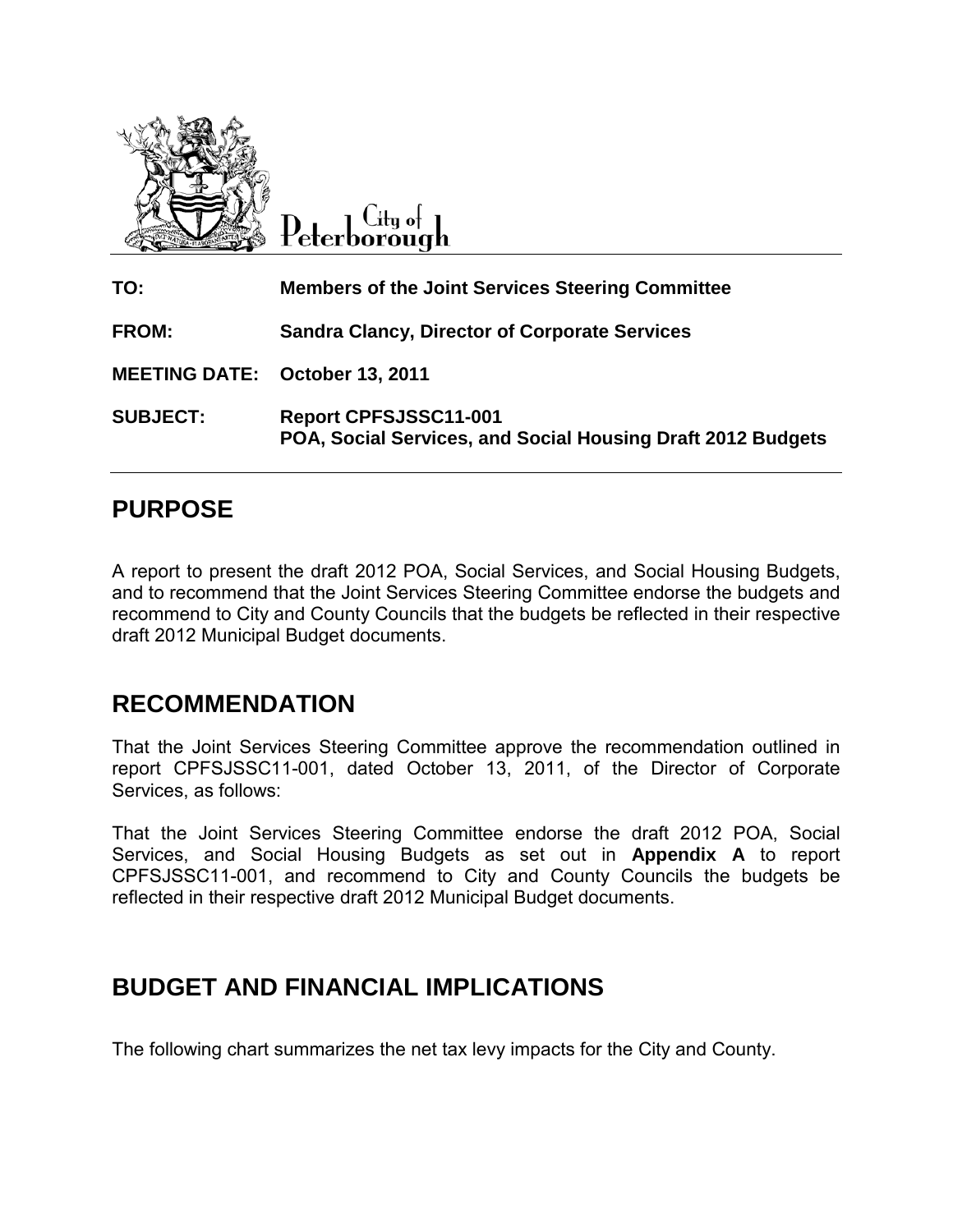| <b>Description</b>     | 2011 Net Tax<br><b>Levy Impact</b> | 2012 Net Tax<br><b>Levy Impact</b> | \$ Change  | % Change         |
|------------------------|------------------------------------|------------------------------------|------------|------------------|
| Col 1                  | Col 2                              | Col <sub>3</sub>                   | Col 4      | Col <sub>5</sub> |
| County                 |                                    |                                    |            |                  |
| POA (Net revenues)     | (504, 539)                         | (517, 814)                         | (13, 275)  | 2.6%             |
| <b>Social Services</b> | 2,769,453                          | 2,381,502                          | (387, 951) | $-14.0%$         |
| Social Housing         | 4,562,665                          | 4,715,285                          | 152,620    | 3.3%             |
| <b>Total County</b>    | 6,827,579                          | 6,578,973                          | (248, 606) | $-3.6%$          |
| <b>City</b>            |                                    |                                    |            |                  |
| POA (Net revenues)     | (443, 842)                         | (451, 875)                         | (8,033)    | 1.8%             |
| <b>Social Services</b> | 10,165,268                         | 9,712,165                          | (453,103)  | $-4.5%$          |
| Social Housing         | 4,013,772                          | 4,114,839                          | 101,067    | 2.5%             |
| <b>Total City</b>      | 13,735,198                         | 13,375,129                         | (360, 069) | $-2.6%$          |

### **BACKGROUND**

City staff will be presenting the attached draft 2012 budgets for the POA, Social Services, and Social Housing areas during the October 13, 2011 Joint Services Steering Committee.

Submitted by,

Sandra Clancy Director of Corporate Services

### **Contact Person**

Sandra Clancy Director of Corporate Services Phone: 705-742-7777 Ext 1863 Fax: 705-748-8839 E-mail: [sclancy@peterborough.ca](mailto:sclancy@peterborough.ca)

- Appendix A Draft 2012 Budgets for
	- POA
	- Social Services
	- Social Housing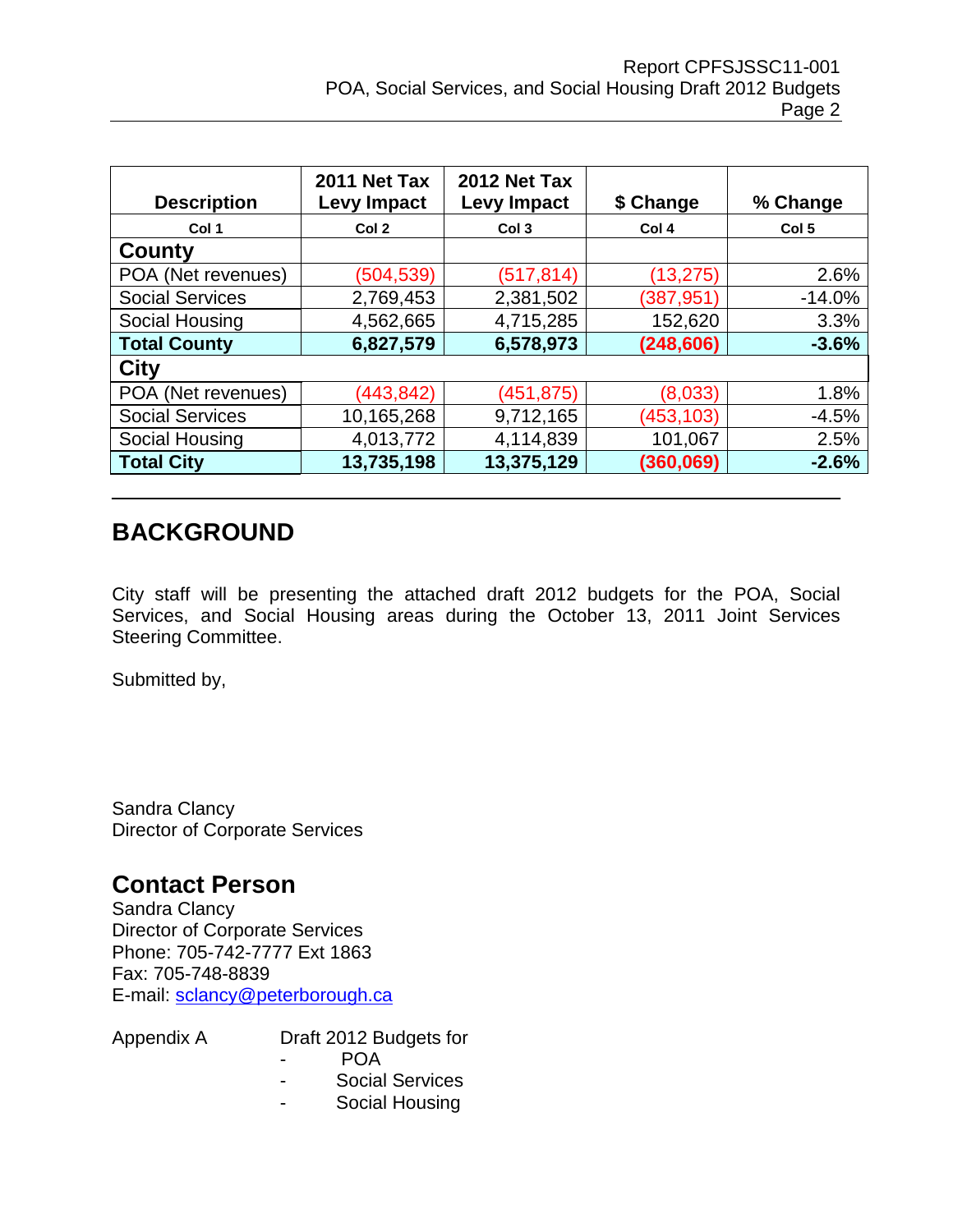## Appendix A

## Draft 2012 Budgets for

- POA
- Social Services
- Social Housing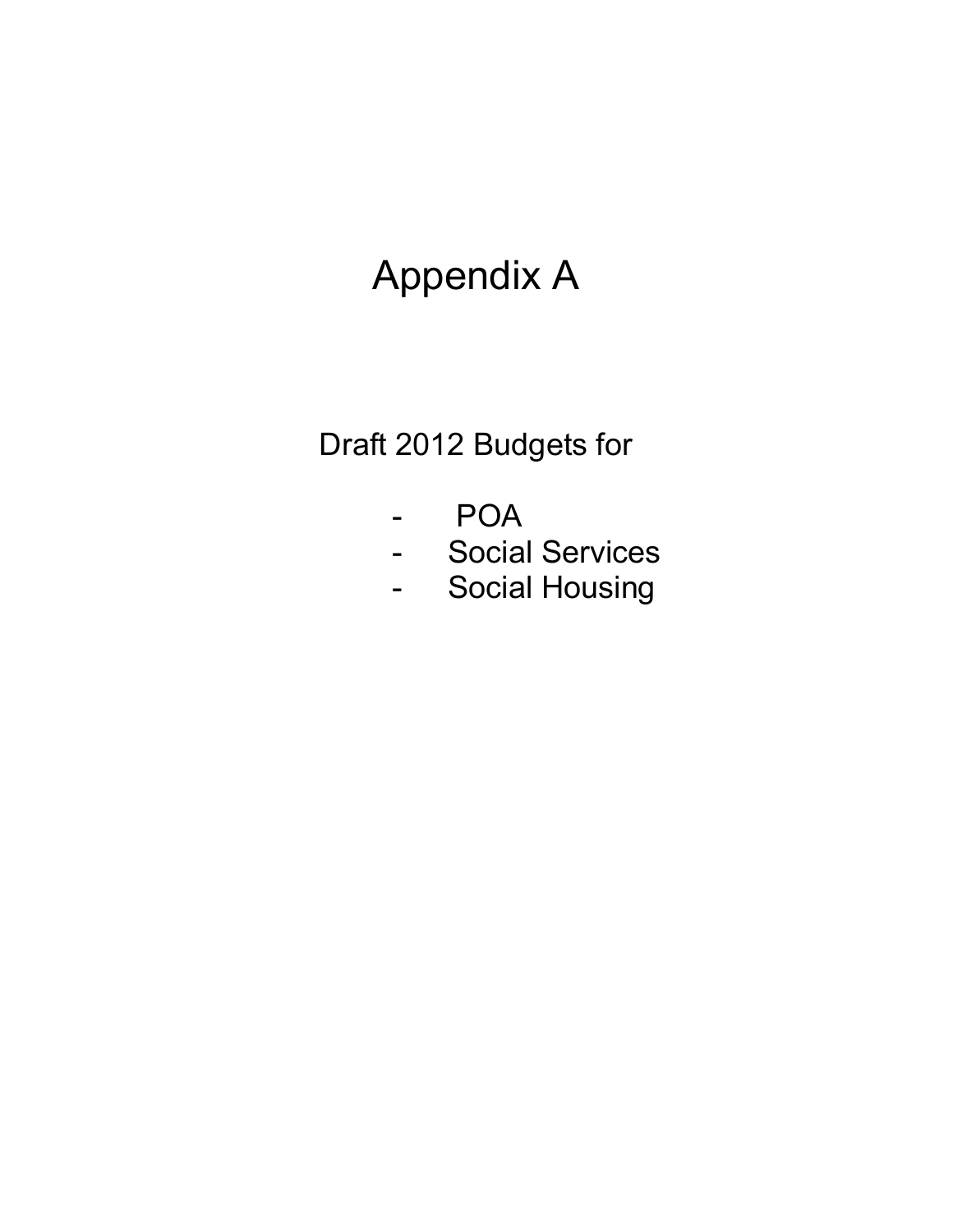### **2012 OPERATING BUDGET FORM 1**

### **Department: LEGAL SERVICES Division: PROVINCIAL OFFENCES ACT OFFICE**

#### **Statement of Purpose:**

The Provincial Offences Office provides the administration, delivery of court services and prosecution of charges laid under the Provincial Offences Act ("Act"), in the City and County of Peterborough, in compliance with the Act, the Memorandum of Understanding (MOU) with the Ministry of the Attorney General (MAG), and the Intermunicipal Service Agreement.

#### **Highlights**

Net revenues are divided between the City and the County of Peterborough based on relative weighted assessment. The County's share for 2012 is 53.2%

It is anticipated that the number of Part 1 Tickets and Part 3 Informations will remain constant in 2012. Part 1 Tickets carry set fines and may be paid out of court. Part 3 Informations require disposition by the court and are usually utilized in more serious offences such as, but not limited to, violations under the Compulsory Automobile Insurance Act, Highway Traffic Act, Fish and Wildlife Conservation Act and Ontario New Home Warranties Act.

Increases in the Operating Budget are due to higher contractual expenses (i.e. increased leasing costs to ORC), inflationary increases, new Ministry of the Attorney General standards (i.e. accredited interpreters) and training and development increases for staff.

### **Activity Name: PROVINCIAL OFFENCES ACT OFFICE Budget Account #: 101-183**

#### **Performance Data/Work Program:**

The public continues to have the option to pay fines through the Internet. The use of the On-line payment options continues to increase, as evidenced by 1,652 and 2,275 transactions occurring in 2009 and 2010. In the first quarter of 2011, approximately 878 transactions have occurred.

| <b>Charges</b><br><b>Received</b>       | 2006   | 2007   | 2008   | 2009   | 2010   | 2011  |
|-----------------------------------------|--------|--------|--------|--------|--------|-------|
| Federal Part 1<br>Ticket                | 395    | 430    | 233    | 237    | 236    | 40*   |
| Federal Part 3<br>Information           | 31     | 23     | 35     | 23     | 56     | $7^*$ |
| <b>Provincial Part</b><br>1 Tickets     | 15,800 | 17,223 | 18,226 | 15,300 | 15,567 | 9267  |
| Provincial<br>Parking                   | 7,474  | 7,221  | 7,352  | 7,744  | 7,939  | 4159  |
| <b>Provincial Part</b><br>3 Information | 1,645  | 2,051  | 1,818  | 1,663  | 2,048  | 938   |

**\***Seasonal statistics, charges are brought typically in the summer and fall months.

| <b>Staff Complement</b> (Forms 3.4, &5) | 2011 Approved | 2012 Request |
|-----------------------------------------|---------------|--------------|
| <b>Established Full Time Salary</b>     | 6.600         | 6.600        |
| Established Full Time Wage              |               |              |
| <b>Part Time Positions</b>              | 0.549         | 0.547        |
| TOTAL F.T.E.                            | 7.149         | 7 147        |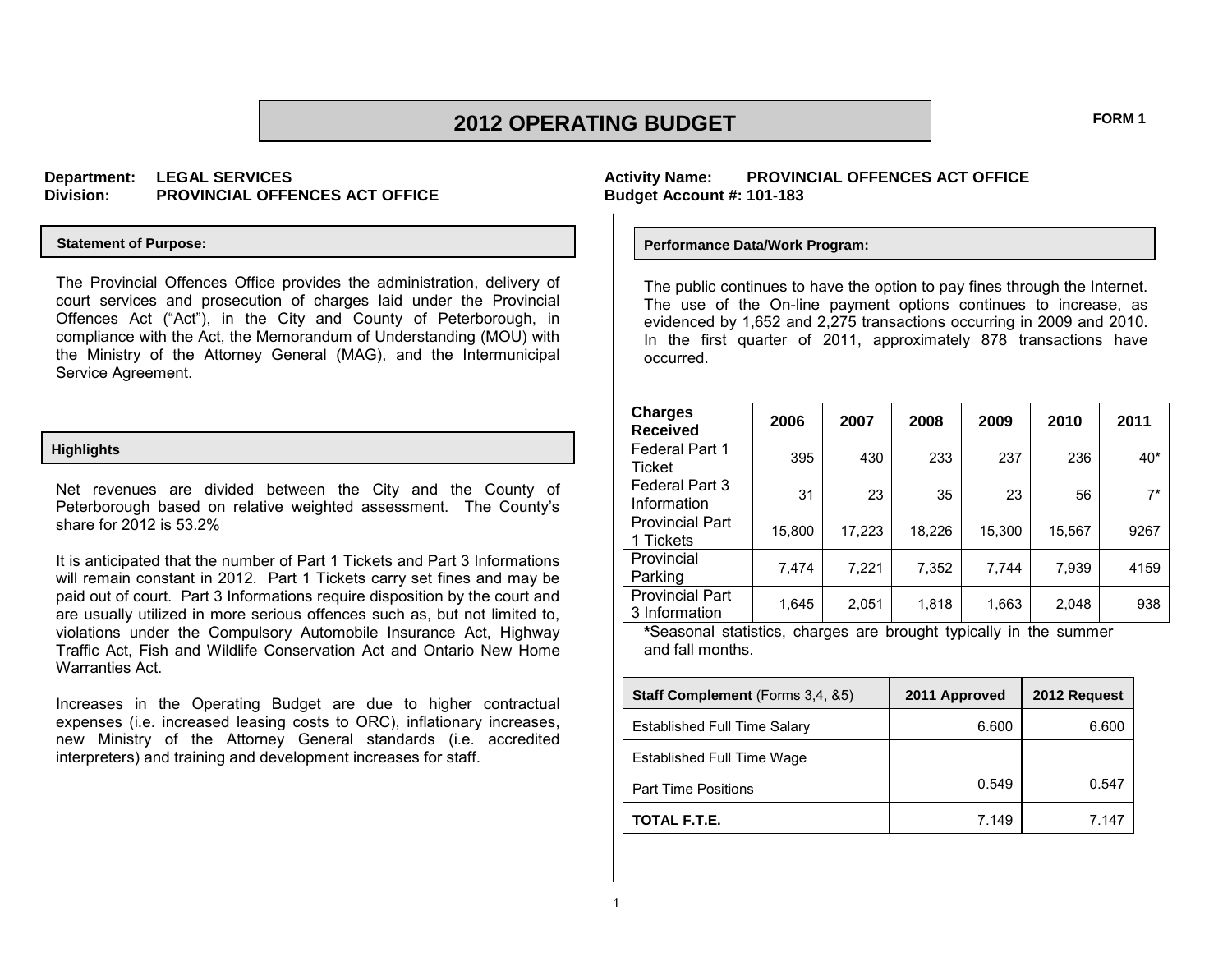| 2011<br><b>Preliminary Actual</b><br>1,025,619<br>1,025,619 | (Under)<br>2011<br><b>Budget %</b><br>$-3.4%$ | (Under)<br>2011<br>Budget \$<br>(36,000) | 2012<br>Recommended<br>1,040,311 | Over (Under)<br>2011<br><b>Budget %</b><br>$-2.0%$ | Over (Under)<br>2011<br>Budget \$ |
|-------------------------------------------------------------|-----------------------------------------------|------------------------------------------|----------------------------------|----------------------------------------------------|-----------------------------------|
|                                                             |                                               |                                          |                                  |                                                    |                                   |
|                                                             |                                               |                                          |                                  |                                                    |                                   |
|                                                             |                                               |                                          |                                  |                                                    | (21, 308)                         |
|                                                             |                                               |                                          |                                  |                                                    |                                   |
|                                                             |                                               |                                          |                                  |                                                    |                                   |
|                                                             |                                               |                                          |                                  |                                                    |                                   |
|                                                             | $-3.4%$                                       | (36,000)                                 | 1,040,311                        | $-2.0%$                                            | (21, 308)                         |
|                                                             |                                               |                                          |                                  |                                                    |                                   |
| 1,439,509                                                   | $-4.4%$                                       | (65, 952)                                | 1,492,186                        | $-0.9%$                                            | (13, 275)                         |
|                                                             | $-4.4%$                                       |                                          | 1,492,186                        | $-0.9%$                                            | (13, 275)                         |
|                                                             |                                               |                                          |                                  |                                                    |                                   |
|                                                             |                                               |                                          |                                  | 1.8%                                               | (8,033)                           |
|                                                             | $-6.7%$                                       | 29,952                                   |                                  | 1.8%                                               | (8,033)                           |
|                                                             |                                               | 1,439,509<br>(413, 890)<br>(413,890)     |                                  | (65, 952)                                          | (451, 875)<br>(451, 875)          |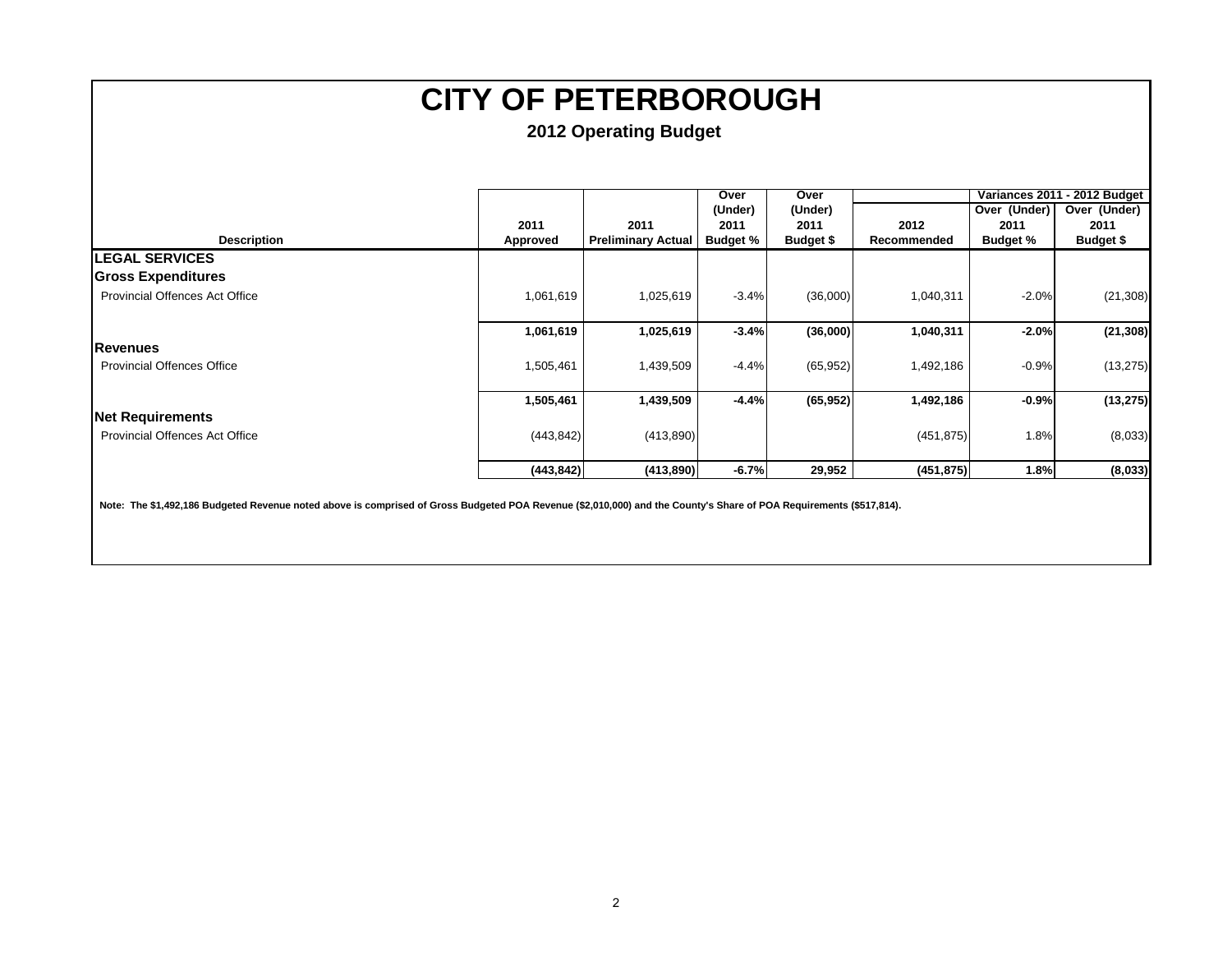|                                   |            |                           | Over            | Over             |             |                 | Variances 2011 - 2012 Budget |
|-----------------------------------|------------|---------------------------|-----------------|------------------|-------------|-----------------|------------------------------|
|                                   |            |                           | (Under)         | (Under)          |             | Over (Under)    | Over (Under)                 |
|                                   | 2011       | 2011                      | 2011            | 2011             | 2012        | 2011            | 2011                         |
| <b>Description</b>                | Approved   | <b>Preliminary Actual</b> | <b>Budget %</b> | <b>Budget \$</b> | Recommended | <b>Budget %</b> | <b>Budget \$</b>             |
| <b>Provincial Offences Office</b> |            |                           |                 |                  |             |                 |                              |
| Personnel                         | 535,398    | 535,398                   |                 |                  | 549,437     | 2.6%            | 14,039                       |
| Contractual                       | 105,279    | 108,279                   | 2.8%            | 3,000            | 107,035     | 1.7%            | 1,756                        |
| Materials, Supplies               | 50,238     | 50,238                    |                 |                  | 49,881      | $-0.7%$         | (357)                        |
| Repair and Maintenance            | 1,000      | 1,000                     |                 |                  | 1,023       | 2.3%            | 23                           |
| Fees                              | 329,349    | 290,349                   | $-11.8%$        | (39,000)         | 291,867     | $-11.4%$        | (37, 482)                    |
| New Equipment                     | 1,000      | 1,000                     |                 |                  | 1,000       |                 |                              |
| Rentals                           | 23,000     | 23,000                    |                 |                  | 23,000      |                 |                              |
| Travelling, Training              | 16,355     | 16,355                    |                 |                  | 17,068      | 4.4%            | 713                          |
| Other and Recoveries              |            |                           |                 |                  |             |                 |                              |
|                                   |            |                           |                 |                  |             |                 |                              |
| <b>TOTAL</b>                      | 1,061,619  | 1,025,619                 | $-3.4%$         | (36,000)         | 1,040,311   | $-2.0%$         | (21, 308)                    |
| <b>Revenue</b>                    |            |                           |                 |                  |             |                 |                              |
| Fine Revenue                      | 2,010,000  | 1,910,000                 | $-5.0%$         | (100,000)        | 2,010,000   |                 |                              |
| <b>Net Municipal Share</b>        | (948, 381) | (884, 381)                | $-6.7%$         | 64,000           | (969, 689)  | 2.2%            | (21, 308)                    |
| <b>County Allocation</b>          | (504, 539) | (470, 491)                | $-6.7%$         | 34,048           | (517, 814)  | 2.6%            | (13, 275)                    |
| <b>NET REVENUE</b>                | (443, 842) | (413,890)                 | $-6.7%$         | 29,952           | (451, 875)  | 1.8%            | (8,033)                      |
|                                   |            |                           |                 |                  |             |                 |                              |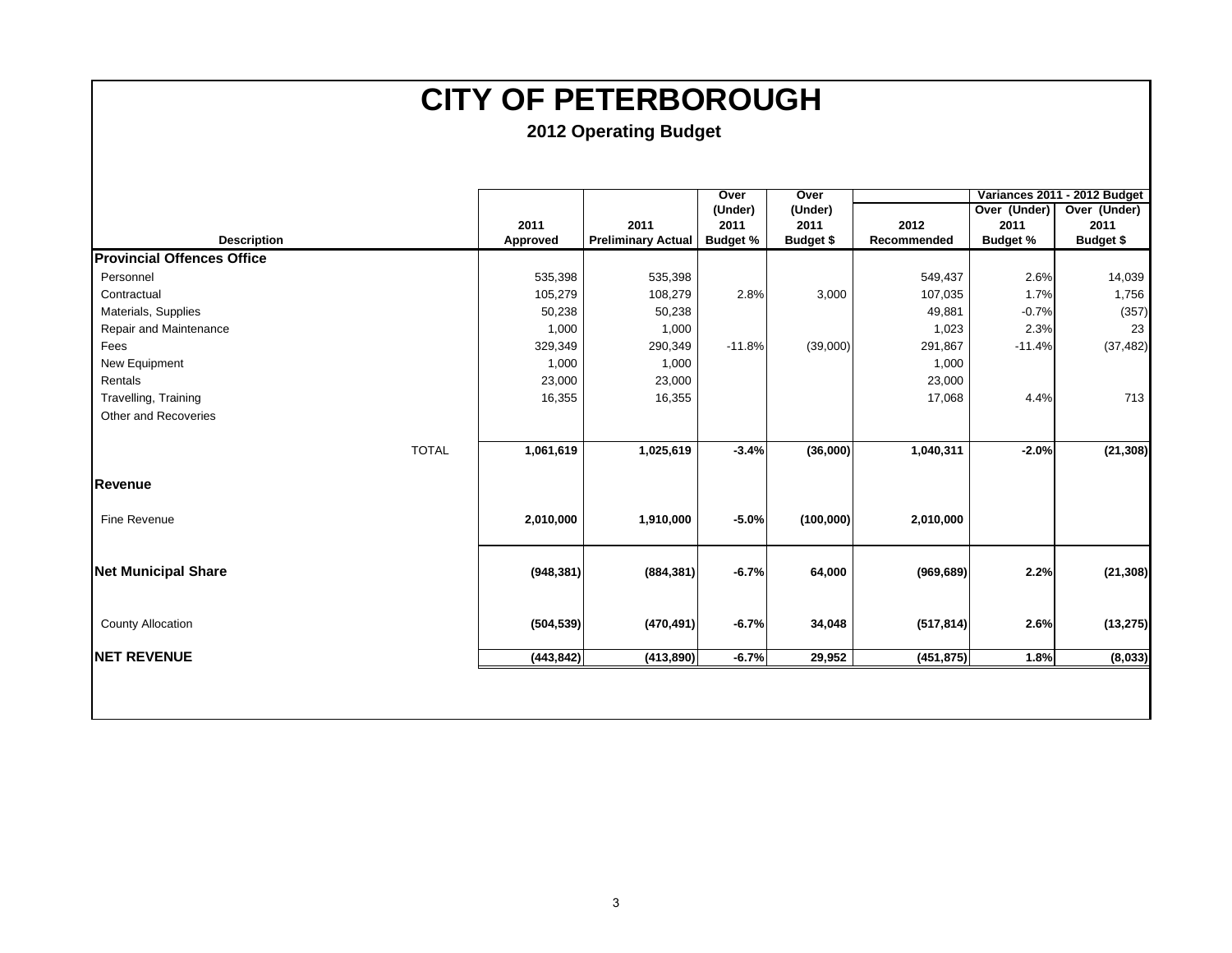### **Department: COMMUNITY SERVICES Division: SOCIAL SERVICES Activity Name: SOCIAL ASSISTANCE**

#### **Statement of Purpose:**

To provide for personnel, corporate administration and other client program and support costs to deliver the following:

**Financial Assistance**- to provide basic benefits to eligible residents to assist with food, shelter, clothing, health and non-health related items and services

**Employment Services**- to assist participants to increase employability through active job search, job coaching, job-specific skills training, job placement, Addiction Services, volunteer placement and basic education and upgrading

**Homelessness Intervention-** to connect homeless, or at risk families and single individuals, with community services to maintain longer-term housing; and

**Peterborough Employment Resource Centre (PERC)**-to provide area residents with job search supports including resume workshops, computers and a resource library.

#### **Highlights:**

Province plans to fully upload social assistance benefit costs, which began in 2010 are expected to end in 2018. Ontario Works benefits are cost shared in 2012; 82.8% by the Province and 17.2% by municipalities. A caseload increase of 0% from 2011 projected to 2012 budget has been assumed. Although this decision on caseload brings 2012 estimates closer to what is happening, there is a risk that if an increase occurs, a draw from the Social Assistance reserve in 2012 may be necessary to cover those costs. There are increased costs related to negotiated salary levels and client transportation costs.

Administration costs (OW Admin and Employment Assistance) follow a new funding formula, effective April 1, 2011. The available provincial subsidy per case at \$2,016 using the October 2008 to September 2010 average caseload of 3,595. Report CSSS11-009 approved reallocation of \$250,000 expenses from other parts of division and corporate budget to be added to OW Admin. These expenses have been included in the 2012 budget also. In addition a further \$20,000 related to housing and \$30,317 for corporate administration charges have been added.

The Discretionary benefit budget has been increased by 2.3% for CPI. An additional municipal amount of \$130,411 (\$112,031 City, \$18,083 County) is requested due to recommended increase in the funeral benefit and to have sufficient funds to properly fund the discretionary benefit policy as currently written. These amounts are recommended but not included in the current draft of the budget.

The Supervisory position approved in the 2011 budget has been included as an expense for all of 2012. The municipal portion of this salary would be paid from prior years unspent CVP incentive dollars and provincial subsidy is available for 50%. Consideration of an additional four front line staff positions due to increased volume is

**Performance Data/Work Program:**

**Budget Account #: 521, 525, 527, 528, 532, 534, 539, 544, 546, 548, 555, 557, 562, 563, 564, 577**

requested. These positions are not currently in the budget. If approved they would also be funded 50% by the province and 50% by the CVP incentive dollars with no impact on the tax levy.

Homelessness funding to emergency shelter programs and services including 80 hostel beds, a drop in centre and shelter-to-housing case management are budgeted to remain at the 2011 budget level in 2012.

PERC is funded through a 100% Provincial grant from Employment Ontario (EO). The PERC contract has been extended until March 31, 2012. The budget has been prepared in anticipation of an extension to continue existing services through 2012.

Due to the Provincial upload and adjusted caseload estimate, the net municipal budgets are decreasing. For the County, there is an 14.0% decrease and for the City a 4.5% decrease.

|   | <b>Description</b>               | 2011<br><b>Budget</b> | 2011<br>Projected | 2012<br><b>Budget</b> | %<br><b>Budget</b><br>Change<br>2011<br>to 2012 |
|---|----------------------------------|-----------------------|-------------------|-----------------------|-------------------------------------------------|
|   | OW Caseload                      | 4,147                 | 3,996             | 3,996                 | $-3.6%$                                         |
| 2 | <b>Participant Count</b>         | 4,699                 | 4,595             | 4,595                 | $-2.2%$                                         |
| 3 | Participants Starting Employment | 1,658                 | 1,817             | 1.823                 | 10.0%                                           |
| 4 | Hostel Days of Care Provided     | 18,980                | 18,980            | 18,300                | $-3.6\%$                                        |
| 5 | Average Length of Stay - Days    | 14                    | 12                | 12                    | N/A                                             |
| 6 | Number of Client Visits (PERC)   | 34,808                | 34,808            | 33,068                | $-5.0\%$                                        |
| 7 | Number of Clients Served (PERC)  | 13,853                | 13,853            | 13,160                | $-5.0\%$                                        |
| 8 | Gross Monthly Cost per Case      | \$665.24              | \$651.47          | \$657.98              | $-1.1%$                                         |

| <b>Staff Complement</b> (Forms 3,4, & 5) | 2011 Approved | 2012 Request |
|------------------------------------------|---------------|--------------|
| Established Full Time Salary             | 99.750        | 100.650      |
| Established Full Time Wage               |               |              |
| <b>Part Time Positions</b>               | 1.026         | 1.026        |
| TOTAL F.T.E.                             | 100.776       | 101.676      |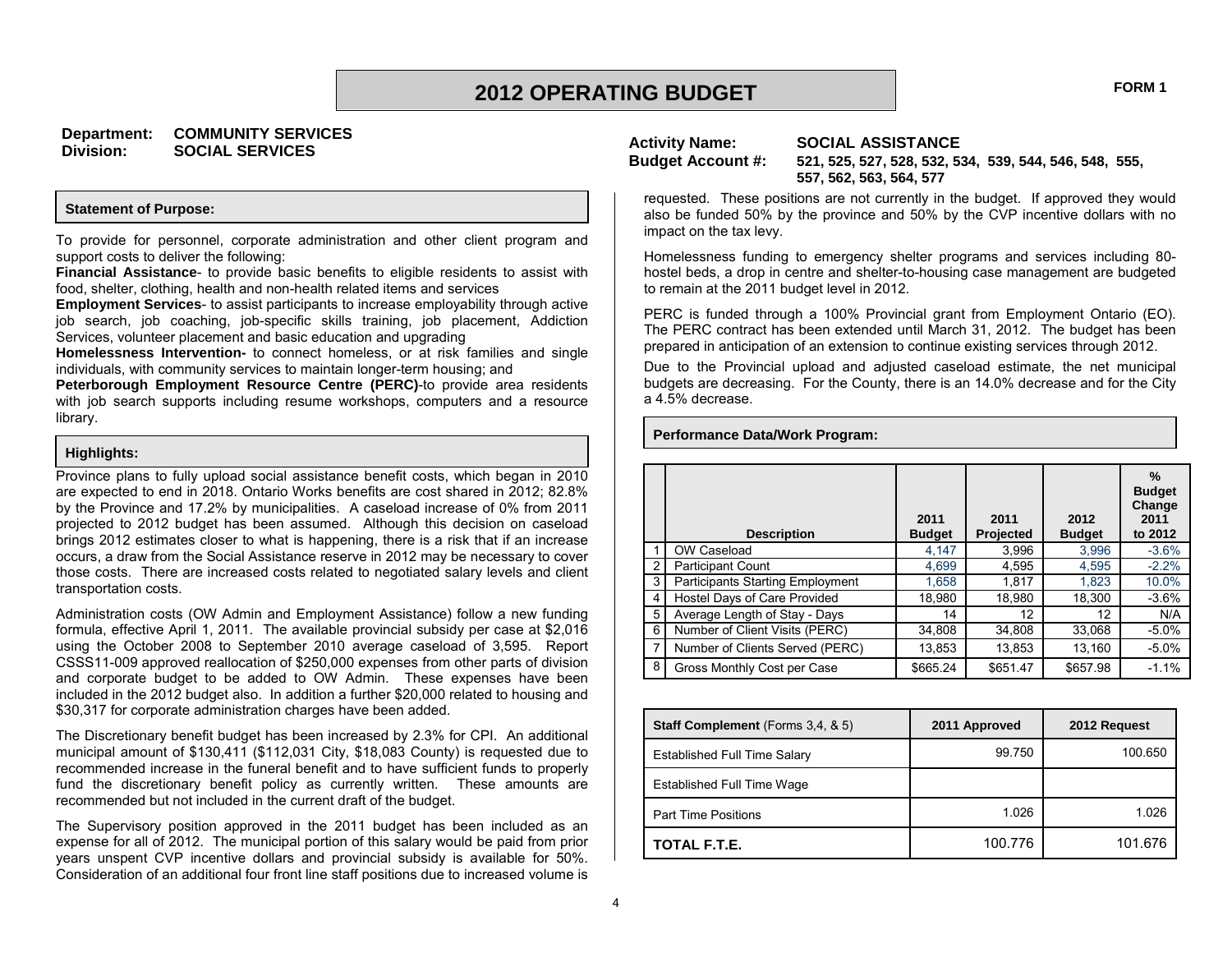|                          |            |                           | Over            | Over             |             |                 | Variances 2011 - 2012 Budget |
|--------------------------|------------|---------------------------|-----------------|------------------|-------------|-----------------|------------------------------|
|                          |            |                           | (Under)         | (Under)          |             | Over (Under)    | Over (Under)                 |
|                          | 2011       | 2011                      | 2011            | 2011             | 2012        | 2011            | 2011                         |
| <b>Description</b>       | Approved   | <b>Preliminary Actual</b> | <b>Budget %</b> | <b>Budget \$</b> | Recommended | <b>Budget %</b> | <b>Budget \$</b>             |
|                          |            |                           |                 |                  |             |                 |                              |
| <b>Social Assistance</b> |            |                           |                 |                  |             |                 |                              |
| Personnel                | 6,850,806  | 6,751,018                 | $-1.5%$         | (99, 788)        | 7,073,275   | 3.2%            | 222,469                      |
| Contractual              | 38,845,572 | 37,992,681                | $-2.2%$         | (852, 891)       | 37,257,268  | $-4.1%$         | (1,588,304)                  |
| Materials, Supplies      | 142,241    | 116,866                   | $-17.8%$        | (25, 375)        | 130,018     | $-8.6%$         | (12, 223)                    |
| Repair and Maintenance   |            | 500                       |                 | 500              |             |                 |                              |
| Fees & Debt Charges      | 87,577     | 88,377                    | 0.9%            | 800              | 44,125      | $-49.6%$        | (43, 452)                    |
| Equipment                | 12,500     | 12,500                    |                 |                  | 28,168      | 125.3%          | 15,668                       |
| Rental                   | 731,946    | 731,946                   |                 |                  | 761,346     | 4.0%            | 29,400                       |
| Travelling, Training     | 141,540    | 142,033                   | 0.3%            | 493              | 140,926     | $-0.4%$         | (614)                        |
| Other                    |            |                           |                 |                  |             |                 |                              |
| Recoveries               | (130, 844) | (151, 411)                | $-15.7%$        | (20, 567)        | (101, 579)  | 22.4%           | 29,265                       |
|                          |            |                           |                 |                  |             |                 |                              |
| <b>TOTAL</b>             | 46,681,338 | 45,684,510                | $-2.1%$         | (996, 828)       | 45,333,547  | $-2.9%$         | (1, 347, 791)                |
|                          |            |                           |                 |                  |             |                 |                              |
| <b>Revenue</b>           |            |                           |                 |                  |             |                 |                              |
| <b>Subsidies</b>         | 34,750,566 | 34,007,227                | $-2.1%$         | (743, 339)       | 34,114,703  | $-1.8%$         | (635, 863)                   |
| Subsidies - 100% Funded  | 1,067,999  | 974,496                   | $-8.8%$         | (93, 503)        | 1,081,412   | 1.3%            | 13,413                       |
| <b>County Share</b>      | 2,216,312  | 2,118,616                 | $-4.4%$         | (97, 696)        | 1,873,968   | $-15.4%$        | (342, 344)                   |
| <b>TOTAL</b>             | 38,034,877 | 37,100,339                | $-2.5%$         | (934, 538)       | 37,070,083  | $-2.5%$         | (964, 794)                   |
|                          |            |                           |                 |                  |             |                 |                              |
| <b>INET REQUIREMENT</b>  | 8,646,461  | 8,584,171                 | $-0.7%$         | (62, 290)        | 8,263,464   | $-4.4%$         | (382, 997)                   |
|                          |            |                           |                 |                  |             |                 |                              |
|                          |            |                           |                 |                  |             |                 |                              |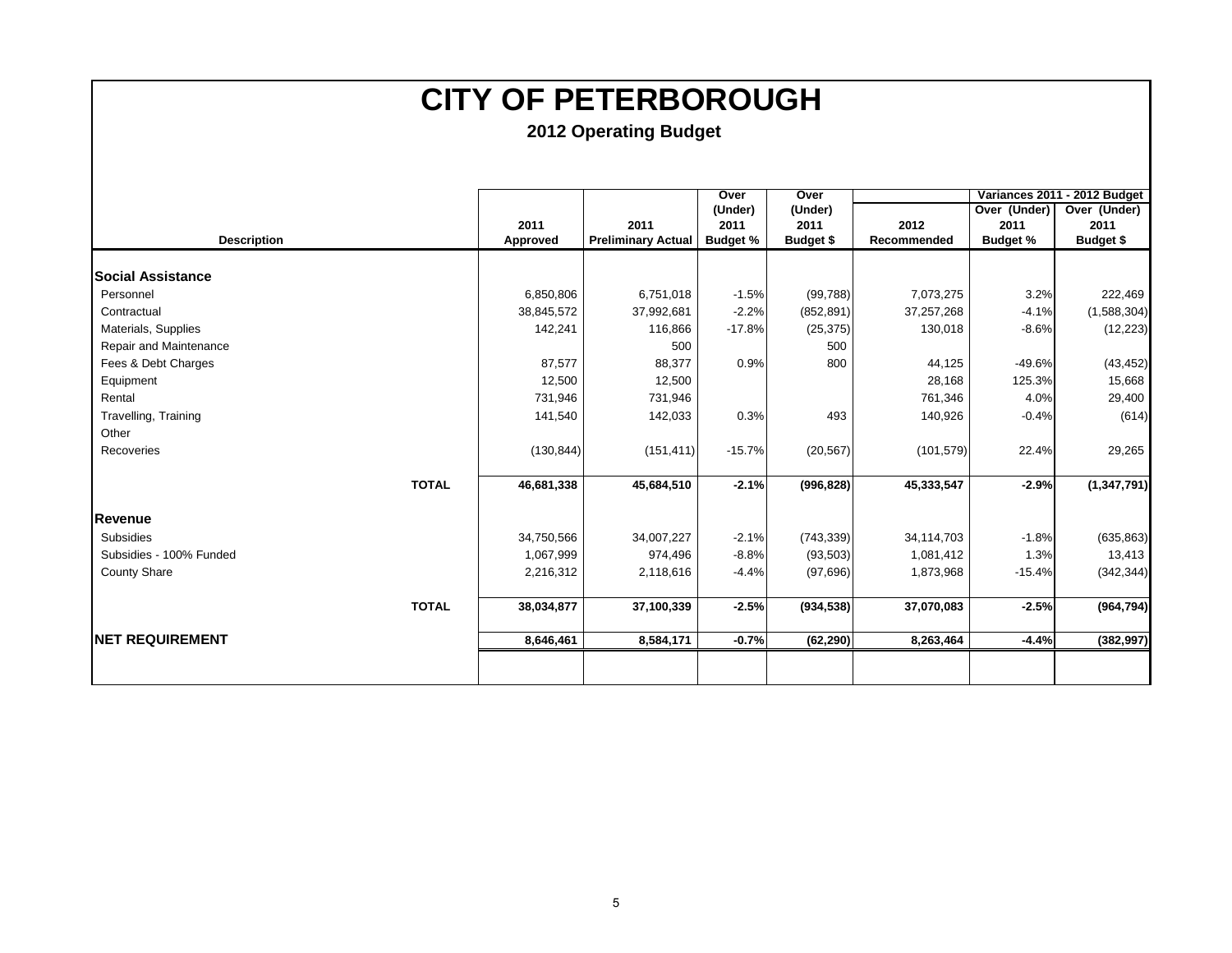#### **Statement of Purpose:**

To provide for personnel and other support costs to deliver Children's Services programs in the City and County of Peterborough and for the direct funding of fee subsidy, wage subsidy and Special Needs resources so that families can be provided child care to assist them in their employment, training and educational needs and to ensure quality care for children in licensed child care programs.

**Division: SOCIAL SERVICES**

The costs of other community development initiatives and planning activities that the Social Services Division is involved with, including the Community Social Plan and the Social Assistance Reinvestment Strategy, are also included under Community Partnerships.

#### **Highlights:**

The Children's Services Administration budget shows a net decrease to city contribution due to move of salary costs to the Early Learning Program, the reallocation of one staff to Peterborough Day Care program and an increased interdepartmental charge back to Ontario Works for the administration of OW child care programs. In 2012 there will be a slight decrease in licensed child care spaces in the County and a slight increase to City spaces, changing the split to 76% City, 24% County from 75%/25% in 2011.

In 2012, the Directly Operated budget will increase by 7.0%, primarily due to a substantial rent increase for Pearson Child Care. This lease was renegotiated effective January, 2011 to reflect fair market value. The increase will be phased in over four years. Dietary budgets for the Directly Operated programs will increase due to rising food costs, higher enrolments and nutritional requirements. Parent user fees will increase 2.3% as of January 1, 2012.

The Best Start program has evolved and been renamed by the province to the Early Learning (EL) Initiative and is no longer a time limited program. Implementation of all day JK/SK continues in 2012. Child care programs may have to retool their services for children 0–3.8 years old to remain viable. The Best Start unconditional grant that had previously been held in reserve in case of the need for an exit strategy can now been used to help the child care system address with the impacts of the EL transition. A small amount of 100% transitional funding is anticipated from the Ministry of Education, similar to the \$131,188 received in 2011. \$200,000 of the unconditional grant has been budgeted in 2012 for additional Early Learning transition. The Division proposes to use a portion of the unconditional grant in each year of the fiveyear transition period through to 2015. A high percentage of the grant is anticipated to be used on capital projects for 2012 but other business development costs will also be considered. Viability of the business plan long term will be a critical factor in the decision making related to grant allocation.

#### **Activity Name: CHILDREN'S SERVICES AND COMMUNITY PARTNERSHIPS**

#### **Budget Account #: 101-501, 503, 505, 507, 508, 509, 510, 511, 512, 517, 547**

Community Social Plan (CSP) staff work to implement socio-economic planning and community development activities across Peterborough County. Top priorities include youth engagement, seniors, transportation, and the enhancement of local service delivery. Help Centres are established in Havelock-Belmont-Methuen and Galway-Cavendish-Harvey. There is ongoing work in Asphodel-Norwood to improve availability and coordination of locally delivered services. The CSP budget continues to be cost shared 50/50 between the City and County, with some provincial subsidy through Ontario Works administration. CSP staff also coordinate Senior's activities within the City and supports the newly created Senior's Services Planning Table.

Social Assistance Reinvestment for 2011 allowed for increased emergency assistance funds, the continuation of a Housing Social Work Program for Sunshine Homes, and support to Kawartha Food Share for City/County food programs. A range of similar initiatives to support low income families will continue at the same level in 2012 with a total contribution of \$120,408 by the City and \$18,500 by the County.

#### **Performance Data/Work Program:**

- In 2012 it is anticipated 1,167 families and 1,430 children served through children's services programs. This is a small increase over 2011 due to a small increase in 100% Transitional funding.
- Social Assistance Reinvestment will provide 210 families with emergency assistance including eviction prevention and related supports.
- 125 individuals will receive assistance and referral to community programs and services through the CSP Help Centres and telephone hotline.
- 110 seniors, caregivers and service Providers will enhance their knowledge through the Seniors Summit.
- 130 children and youth in Peterborough County will be engaged in new physical recreation and arts-based programs.

| Staff Complement (Forms 3,4, & 5) | 2011 Approved | 2012 Request |
|-----------------------------------|---------------|--------------|
| Established Full Time Salary      | 22.236        | 22.086       |
| Established Full Time Wage        |               |              |
| <b>Part Time Positions</b>        | 5.344         | 5.325        |
| TOTAL F.T.E.                      | 27.580        | 27.411       |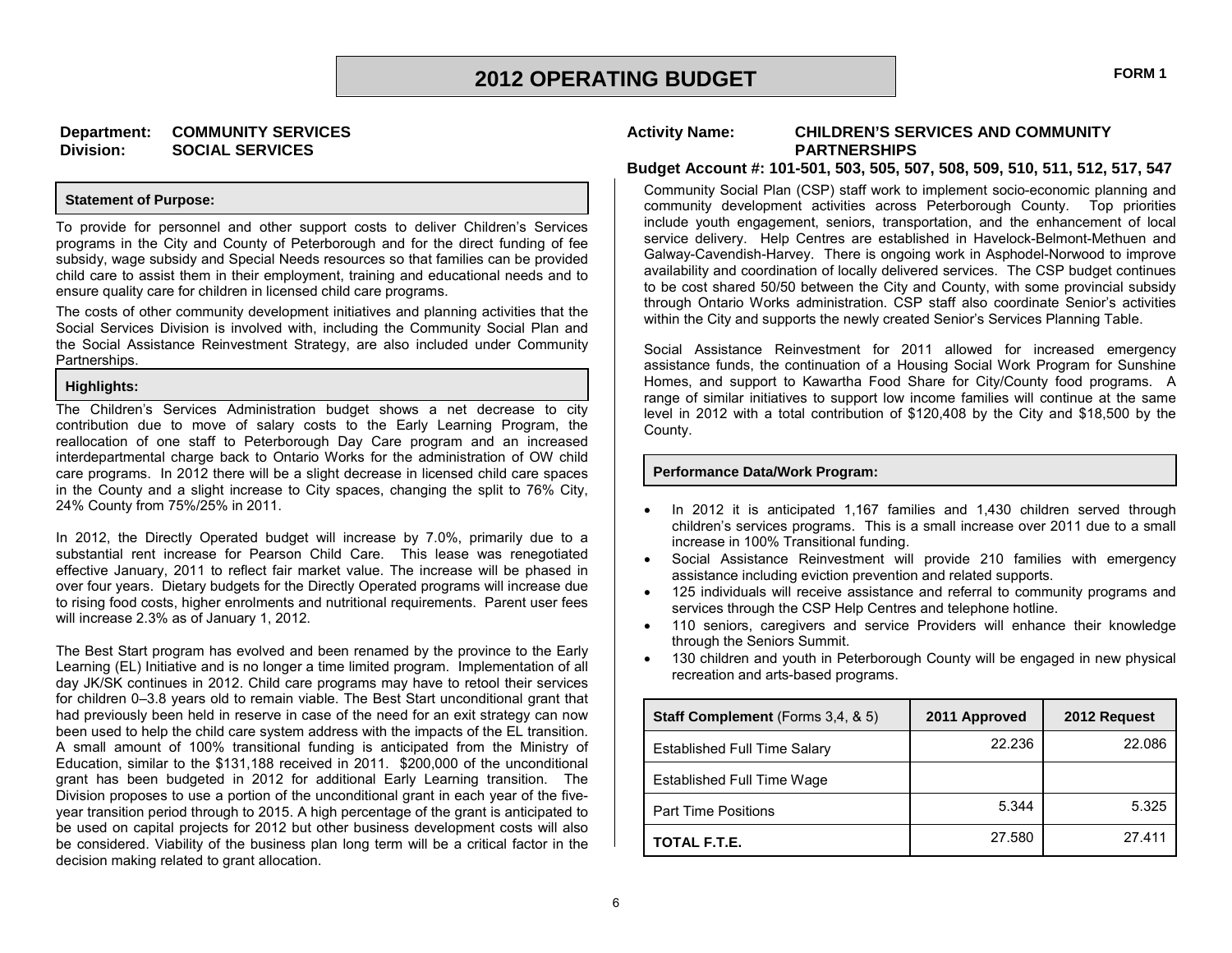|                                                      |             |                           | Over            | Over             |             |                 | Variances 2011 - 2012 Budget |
|------------------------------------------------------|-------------|---------------------------|-----------------|------------------|-------------|-----------------|------------------------------|
|                                                      |             |                           | (Under)         | (Under)          |             | Over (Under)    | Over (Under)                 |
|                                                      | 2011        | 2011                      | 2011            | 2011             | 2012        | 2011            | 2011                         |
| <b>Description</b>                                   | Approved    | <b>Preliminary Actual</b> | <b>Budget %</b> | <b>Budget \$</b> | Recommended | <b>Budget %</b> | Budget \$                    |
| <b>Childrens Services and Community Partnerships</b> |             |                           |                 |                  |             |                 |                              |
| Personnel                                            | 1,757,811   | 1,648,134                 | $-6.2%$         | (109, 677)       | 1,792,440   | 2.0%            | 34,629                       |
| Contractual                                          | 9,145,660   | 9,354,093                 | 2.3%            | 208,433          | 9,300,617   | 1.7%            | 154,957                      |
| Materials, Supplies                                  | 68,035      | 68,256                    | 0.3%            | 221              | 82,555      | 21.3%           | 14,520                       |
| Repair and Maintenance                               | 28,100      | 28,100                    |                 |                  | 28,337      | 0.8%            | 237                          |
| Fees and Debt Charges                                | 1,580       | 1,580                     |                 |                  | 1,738       | 10.0%           | 158                          |
| New Equipment                                        | 2,100       | 2,100                     |                 |                  | 2,107       | 0.3%            | $\overline{7}$               |
| Rentals                                              | 79,865      | 79,865                    |                 |                  | 104,321     | 30.6%           | 24,456                       |
| Travelling, Training                                 | 29,918      | 29,399                    | $-1.7%$         | (519)            | 31,244      | 4.4%            | 1,326                        |
| Other                                                |             |                           |                 |                  |             |                 |                              |
| Recoveries                                           | (1,722,689) | (1,740,097)               | $-1.0%$         | (17, 408)        | (1,883,389) | $-9.3%$         | (160, 700)                   |
| <b>TOTAL</b>                                         | 9,390,380   | 9,471,430                 | 0.9%            | 81,050           | 9,459,970   | 0.7%            | 69,590                       |
| Revenue                                              |             |                           |                 |                  |             |                 |                              |
| <b>Subsidies</b>                                     | 7,146,339   | 7,309,885                 | 2.3%            | 163,546          | 7,309,885   | 2.3%            | 163,546                      |
| 100% Subsidies                                       | 172,093     | 193,850                   | 12.6%           | 21,757           | 193,850     | 12.6%           | 21,757                       |
| <b>County Share</b>                                  | 553,141     | 527,078                   | $-4.7%$         | (26,063)         | 507,534     | $-8.2%$         | (45, 607)                    |
| <b>TOTAL</b>                                         | 7,871,573   | 8,030,813                 | 2.0%            | 159,240          | 8,011,269   | 1.8%            | 139,696                      |
|                                                      |             |                           |                 |                  |             |                 |                              |
| <b>INET REQUIREMENT</b>                              | 1,518,807   | 1,440,617                 | $-5.1%$         | (78, 190)        | 1,448,701   | $-4.6%$         | (70, 106)                    |
|                                                      |             |                           |                 |                  |             |                 |                              |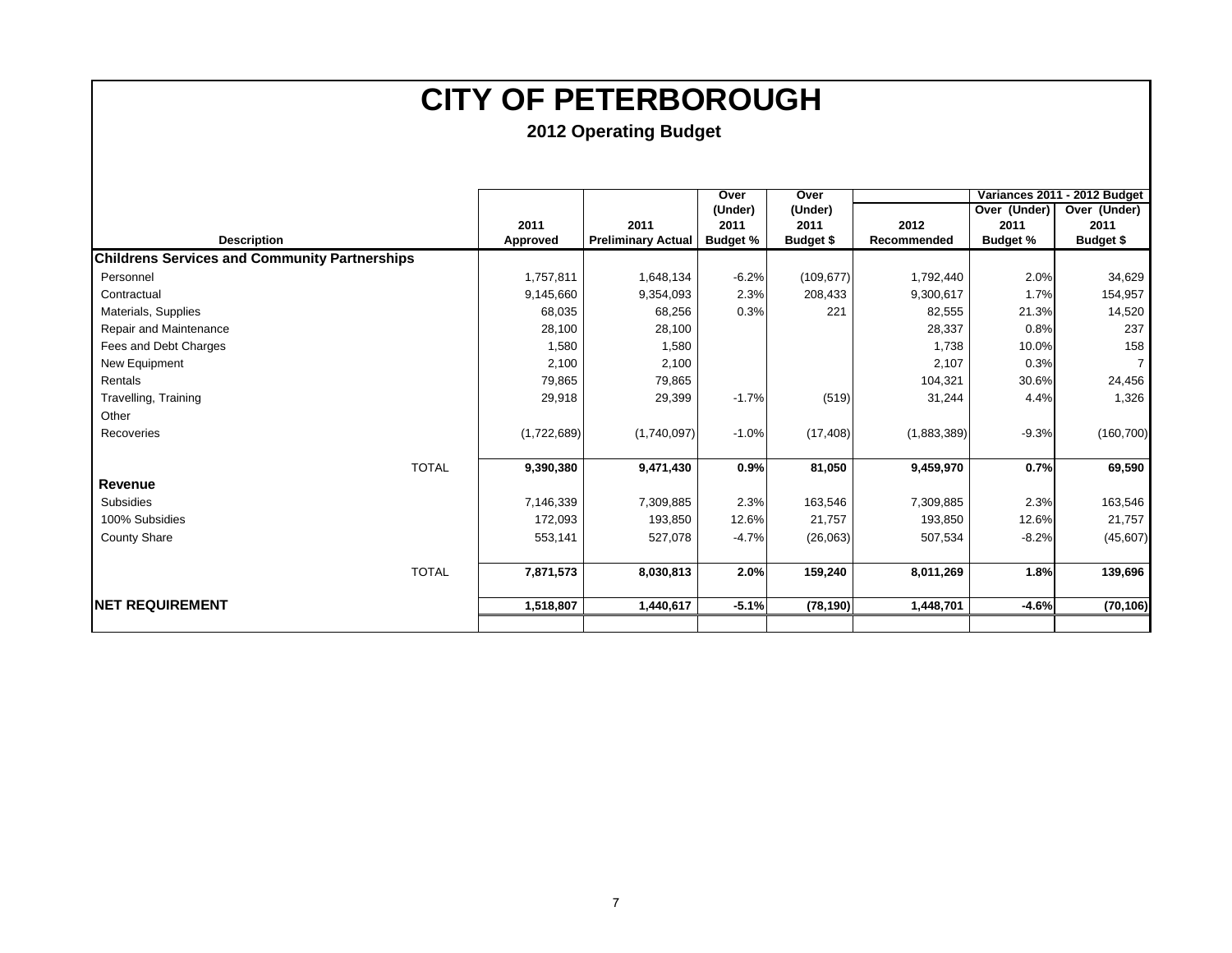|                                                                  |            |                           | Over            | Over          |             |                 | Variances 2011 - 2012 Budget |
|------------------------------------------------------------------|------------|---------------------------|-----------------|---------------|-------------|-----------------|------------------------------|
|                                                                  |            |                           | (Under)         | (Under)       |             | Over (Under)    | Over (Under)                 |
|                                                                  | 2011       | 2011                      | 2011            | 2011          | 2012        | 2011            | 2011                         |
| <b>Description</b>                                               | Approved   | <b>Preliminary Actual</b> | <b>Budget %</b> | Budget \$     | Recommended | <b>Budget %</b> | Budget \$                    |
| <b>SOCIAL SERVICES - GROSS EXPENDITURES</b>                      |            |                           |                 |               |             |                 |                              |
| <b>Social Assistance</b>                                         |            |                           |                 |               |             |                 |                              |
| Ontario Works - Administration and Employment (50% Provincial)   | 9,137,911  | 9,174,535                 | 0.4%            | 36,624        | 9,385,289   | 2.7%            | 247,378                      |
| Ontario Works - 100% Provincial Funded                           |            |                           |                 |               |             |                 |                              |
| Ontario Works - Mandatory Benefits (82.8% Provincial)            | 33,104,450 | 31,974,127                | $-3.4%$         | (1, 130, 323) | 31,547,230  | $-4.7%$         | (1,557,220)                  |
| Ontario Works - Discretionary Benefits (82.8% Provincial)        | 1,987,660  | 2,090,911                 | 5.2%            | 103,251       | 1,919,734   | $-3.4%$         | (67, 926)                    |
| Addiction Services (82.8% Provincial)                            | 541,596    | 541,595                   |                 | (1)           | 546,780     | 1.0%            | 5,184                        |
| Enhanced Employment Services (100% Provincial)                   |            | 87,123                    |                 | 87,123        |             |                 |                              |
| Homemakers & Nurses (80% Provincial)                             | 28,734     | 28,734                    |                 |               | 30,492      | 6.1%            | 1,758                        |
| Ontario Works - Hostels and Drop In Centre (82.8% Provincial)    | 1,285,996  | 1,285,996                 |                 |               | 1,299,895   | 1.1%            | 13,899                       |
| Peterborough Employment Resource Centre (PERC - 100% Provincial) | 594,991    | 501,489                   | $-15.7%$        | (93, 502)     | 604,127     | 1.5%            | 9,136                        |
| Homelessness - CHPP (100% Provincial)                            | 172,093    | 193.850                   | 12.6%           | 21,757        | 193,850     | 12.6%           | 21.757                       |
|                                                                  | 46,853,431 | 45,878,360                | $-2.1%$         | (975, 071)    | 45,527,397  | $-2.8%$         | (1,326,034)                  |
| <b>Childrens Services and Community Partnerships</b>             |            |                           |                 |               |             |                 |                              |
| <b>Childrens Services Administration</b>                         | 476,329    | 381,640                   | $-19.9%$        | (94, 689)     | 331,361     | $-30.4%$        | (144, 968)                   |
| Best Start (100% Provincial)                                     | 2,366,650  | 2,530,196                 | 6.9%            | 163,546       | 2,530,196   | 6.9%            | 163,546                      |
| Fee Subsidy Program (80% Provincial)                             | 1,975,839  | 1,975,839                 |                 |               | 1,975,839   |                 |                              |
| Directly Operated Programs (Municipal)                           | 278,469    | 268,905                   | $-3.4%$         | (9, 564)      | 296,743     | 6.6%            | 18,274                       |
| Social Assistance Restructuring Re-investment (100% Municipal)   | 138,908    | 138,908                   |                 |               | 138,908     |                 |                              |
| Ontario Works Child Care - Formal and Informal (80% Provincial)  | 572,250    | 572,250                   |                 |               | 572,250     |                 |                              |
| Wage Subsidy Program (80% Provincial)                            | 1,911,121  | 1,911,121                 |                 |               | 1,911,121   |                 |                              |
| Special Needs Resource Funding (80% Provincial)                  | 1,270,306  | 1,270,306                 |                 |               | 1,270,306   |                 |                              |
| Community Social Plan (100% Municipal)                           | 228,415    | 228,415                   |                 |               | 239,396     | 4.8%            | 10,981                       |
|                                                                  | 9,218,287  | 9,277,580                 | 0.6%            | 59,293        | 9,266,120   | 0.5%            | 47,833                       |
| <b>ITOTAL GROSS EXPENDITURES</b>                                 | 56,071,718 | 55,155,940                | $-1.6%$         | (915, 778)    | 54,793,517  | $-2.3%$         | (1, 278, 201)                |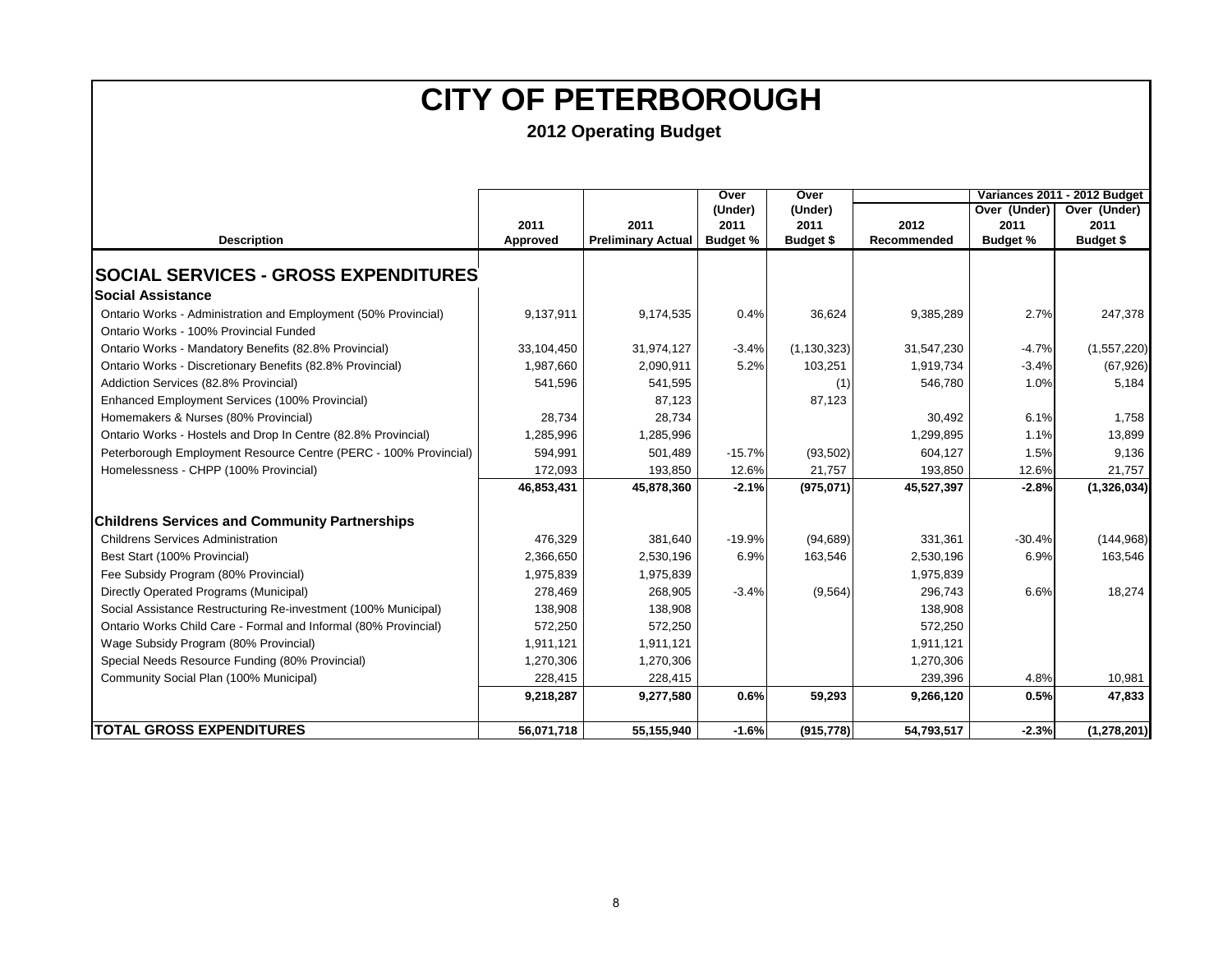|                                                                  |            | Over<br>Over              |                 |                  |             | Variances 2011 - 2012 Budget |              |  |
|------------------------------------------------------------------|------------|---------------------------|-----------------|------------------|-------------|------------------------------|--------------|--|
|                                                                  |            |                           | (Under)         | (Under)          |             | Over (Under)                 | Over (Under) |  |
|                                                                  | 2011       | 2011                      | 2011            | 2011             | 2012        | 2011                         | 2011         |  |
| <b>Description</b>                                               | Approved   | <b>Preliminary Actual</b> | <b>Budget %</b> | <b>Budget \$</b> | Recommended | <b>Budget %</b>              | Budget \$    |  |
| <b>SOCIAL SERVICES - SUBSIDIES</b>                               |            |                           |                 |                  |             |                              |              |  |
| Social Assistance                                                |            |                           |                 |                  |             |                              |              |  |
| Ontario Works - Administration and Employment (50% Provincial)   | 5,468,313  | 5,468,310                 |                 | (3)              | 5,618,869   | 2.8%                         | 150,556      |  |
| Ontario Works - 100% Provincial Funded                           |            |                           |                 |                  |             |                              |              |  |
| Ontario Works - Mandatory Benefits (82.8% Provincial)            | 26,880,814 | 25,962,992                | $-3.4%$         | (917, 822)       | 26,121,107  | $-2.8%$                      | (759, 707)   |  |
| Ontario Works - Discretionary Benefits (82.8% Provincial)        | 1,643,978  | 1,731,341                 | 5.3%            | 87,363           | 1,619,041   | $-1.5%$                      | (24, 937)    |  |
| Addiction Services (82.8% Provincial)                            | 471,736    | 471.735                   |                 | (1)              | 475,965     | 0.9%                         | 4,229        |  |
| Enhanced Employment Services (100% Provincial)                   |            | 87,123                    |                 | 87,123           |             |                              |              |  |
| Homemakers & Nurses (80% Provincial)                             | 23,242     | 23,242                    |                 |                  | 24,658      | 6.1%                         | 1,416        |  |
| Ontario Works - Hostels and Drop In Centre (82.8% Provincial)    | 735,491    | 735,491                   |                 |                  | 732,348     | $-0.4%$                      | (3, 143)     |  |
| Peterborough Employment Resource Centre (PERC - 100% Provincial) | 594,991    | 501,489                   | $-15.7%$        | (93, 502)        | 604,127     | 1.5%                         | 9,136        |  |
| Homelessness - CHPP (100% Provincial)                            | 172,093    | 193,850                   | 12.6%           | 21,757           | 193,850     | 12.6%                        | 21,757       |  |
|                                                                  | 35,990,658 | 35,175,573                | $-2.3%$         | (815,085)        | 35,389,965  | $-1.7%$                      | (600, 693)   |  |
| <b>Childrens Services and Community Partnerships</b>             |            |                           |                 |                  |             |                              |              |  |
| <b>Childrens Services Administration</b>                         | 165,680    | 165,680                   |                 |                  | 165,680     |                              |              |  |
| Best Start (100% Provincial)                                     | 2,366,650  | 2,530,196                 | 6.9%            | 163,546          | 2,530,196   | 6.9%                         | 163,546      |  |
| Fee Subsidy Program (80% Provincial)                             | 1,580,671  | 1,580,671                 |                 |                  | 1,580,671   |                              |              |  |
| Directly Operated Programs (Municipal)                           |            |                           |                 |                  |             |                              |              |  |
| Social Assistance Restructuring Re-investment (100% Municipal)   |            |                           |                 |                  |             |                              |              |  |
| Ontario Works Child Care - Formal and Informal (80% Provincial)  | 457.800    | 457.800                   |                 |                  | 457,800     |                              |              |  |
| Wage Subsidy Program (80% Provincial)                            | 1,559,293  | 1,559,293                 |                 |                  | 1,559,293   |                              |              |  |
| Special Needs Resource Funding (80% Provincial)                  | 1,016,245  | 1,016,245                 |                 |                  | 1,016,245   |                              |              |  |
| Community Social Plan (100% Municipal)                           |            |                           |                 |                  |             |                              |              |  |
|                                                                  | 7,146,339  | 7,309,885                 | 2.3%            | 163,546          | 7,309,885   | 2.3%                         | 163,546      |  |
| <b>TOTAL SUBSIDY</b>                                             | 43,136,997 | 42,485,458                | $-1.5%$         | (651, 539)       | 42,699,850  | $-1.0%$                      | (437, 147)   |  |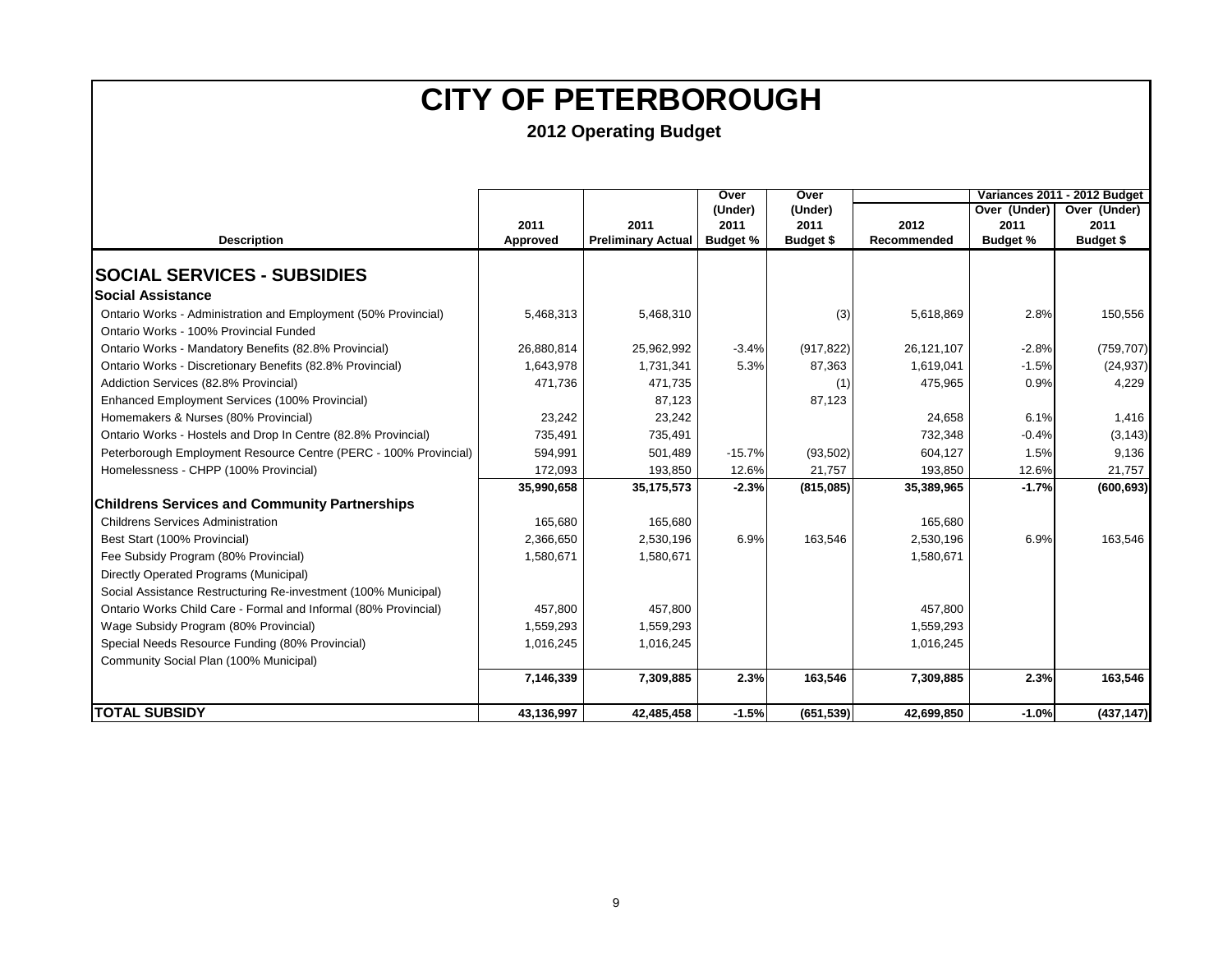|                                                                  |           |                           | Over            | Over             |             |                 | Variances 2011 - 2012 Budget |  |
|------------------------------------------------------------------|-----------|---------------------------|-----------------|------------------|-------------|-----------------|------------------------------|--|
|                                                                  |           |                           | (Under)         | (Under)          |             | Over (Under)    | Over (Under)                 |  |
|                                                                  | 2011      | 2011                      | 2011            | 2011             | 2012        | 2011            | 2011                         |  |
| <b>Description</b>                                               | Approved  | <b>Preliminary Actual</b> | <b>Budget %</b> | <b>Budget \$</b> | Recommended | <b>Budget %</b> | Budget \$                    |  |
|                                                                  |           |                           |                 |                  |             |                 |                              |  |
| <b>SOCIAL SERVICES - COUNTY CONTRIBUTION</b>                     |           |                           |                 |                  |             |                 |                              |  |
| <b>Social Assistance</b>                                         |           |                           |                 |                  |             |                 |                              |  |
| Ontario Works - Administration and Employment (50% Provincial)   | 733,920   | 741,245                   | 1.0%            | 7,325            | 677,956     | $-7.6%$         | (55,964)                     |  |
| Ontario Works - 100% Provincial Funded                           |           |                           |                 |                  |             |                 |                              |  |
| Ontario Works - Mandatory Benefits (82.8% Provincial)            | 1,238,133 | 1,128,306                 | $-8.9%$         | (109, 827)       | 959,008     | $-22.5%$        | (279, 125)                   |  |
| Ontario Works - Discretionary Benefits (82.8% Provincial)        | 62,348    | 67.154                    | 7.7%            | 4,806            | 52,560      | $-15.7%$        | (9,788)                      |  |
| Addiction Services (82.8% Provincial)                            | 13,972    | 13,972                    |                 |                  | 12,747      | $-8.8%$         | (1,225)                      |  |
| Enhanced Employment Services (100% Provincial)                   |           |                           |                 |                  |             |                 |                              |  |
| Homemakers & Nurses (80% Provincial)                             | 1,347     | 1,347                     |                 |                  | 1,697       | 26.0%           | 350                          |  |
| Ontario Works - Hostels and Drop In Centre (82.8% Provincial)    | 166,592   | 166,592                   |                 |                  | 170,000     | 2.0%            | 3,408                        |  |
| Peterborough Employment Resource Centre (PERC - 100% Provincial) |           |                           |                 |                  |             |                 |                              |  |
| Homelessness - CHPP (100% Provincial)                            |           |                           |                 |                  |             |                 |                              |  |
|                                                                  | 2,216,312 | 2,118,616                 | $-4.4%$         | (97,696)         | 1,873,968   | $-15.4%$        | (342, 344)                   |  |
| <b>Childrens Services and Community Partnerships</b>             |           |                           |                 |                  |             |                 |                              |  |
| <b>Childrens Services Administration</b>                         | 77,662    | 53,990                    | $-30.5%$        | (23, 672)        | 39,763      | $-48.8%$        | (37, 899)                    |  |
| Best Start (100% Provincial)                                     |           |                           |                 |                  |             |                 |                              |  |
| Fee Subsidy Program (80% Provincial)                             | 98,792    | 98,792                    |                 |                  | 94,840      | $-4.0%$         | (3,952)                      |  |
| Directly Operated Programs (Municipal)                           | 69.617    | 67.226                    | $-3.4%$         | (2, 391)         | 71,218      | 2.3%            | 1,601                        |  |
| Social Assistance Restructuring Re-investment (100% Municipal)   | 18,500    | 18,500                    |                 |                  | 18,500      |                 |                              |  |
| Ontario Works Child Care - Formal and Informal (80% Provincial)  | 22,890    | 22,890                    |                 |                  | 20,601      | $-10.0%$        | (2, 289)                     |  |
| Wage Subsidy Program (80% Provincial)                            | 87,957    | 87,957                    |                 |                  | 84,439      | $-4.0%$         | (3,518)                      |  |
| Special Needs Resource Funding (80% Provincial)                  | 63,515    | 63,515                    |                 |                  | 60,975      | $-4.0%$         | (2,540)                      |  |
| Community Social Plan (100% Municipal)                           | 114,208   | 114,208                   |                 |                  | 117,198     | 2.6%            | 2,990                        |  |
|                                                                  | 553,141   | 527,078                   | $-4.7%$         | (26,063)         | 507,534     | $-8.2%$         | (45,607)                     |  |
|                                                                  |           |                           |                 |                  |             |                 |                              |  |
| <b>ISUBTOTAL COUNTY CONTRIBUTION</b>                             | 2,769,453 | 2,645,694                 | $-4.5%$         | (123, 759)       | 2,381,502   | $-14.0%$        | (387, 951)                   |  |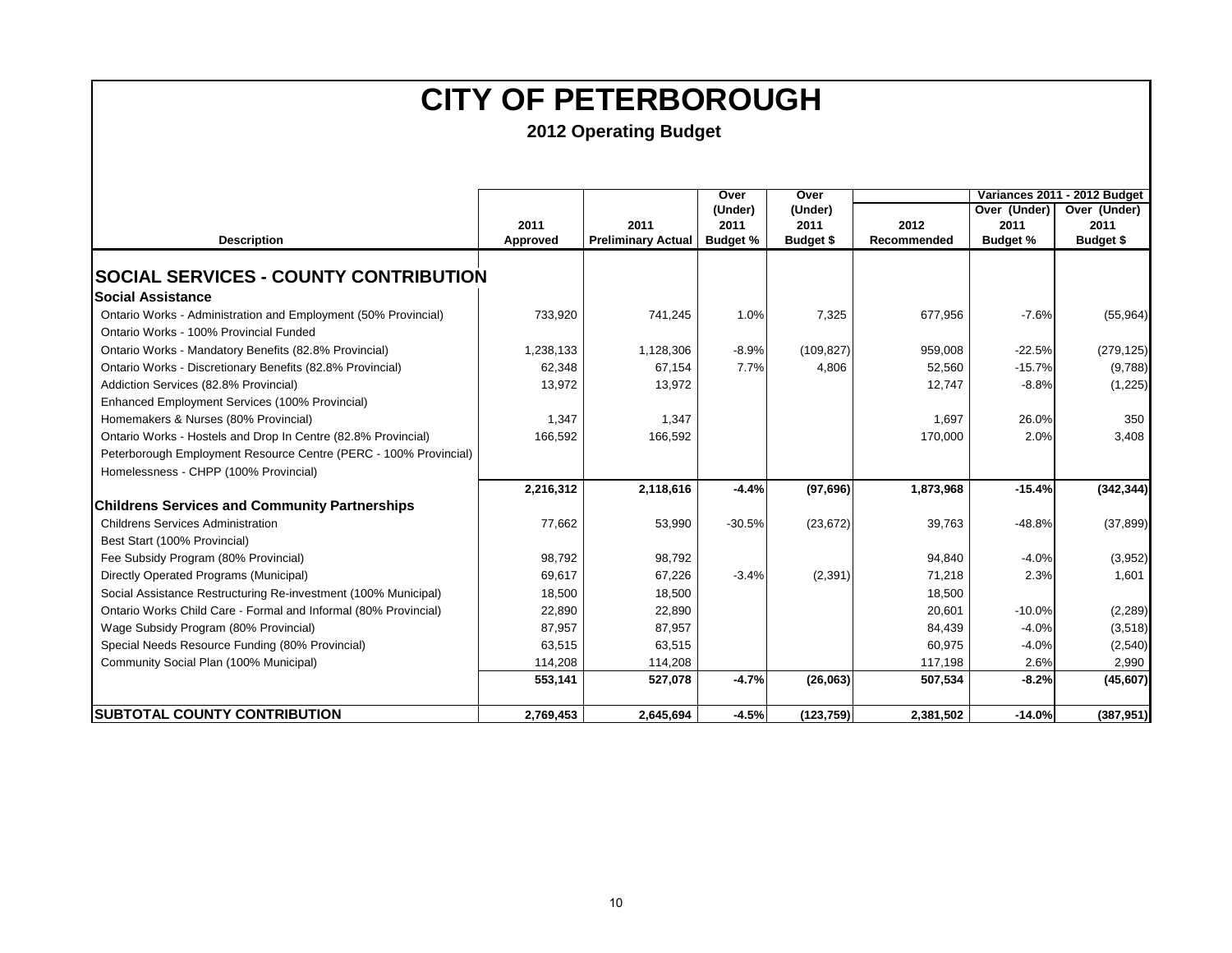|                                                                  |            |                           | Over            | Over             |             | Variances 2011 - 2012 Budget |              |  |
|------------------------------------------------------------------|------------|---------------------------|-----------------|------------------|-------------|------------------------------|--------------|--|
|                                                                  |            |                           | (Under)         | (Under)          |             | Over (Under)                 | Over (Under) |  |
|                                                                  | 2011       | 2011                      | 2011            | 2011             | 2012        | 2011                         | 2011         |  |
| <b>Description</b>                                               | Approved   | <b>Preliminary Actual</b> | <b>Budget %</b> | <b>Budget \$</b> | Recommended | <b>Budget %</b>              | Budget \$    |  |
|                                                                  |            |                           |                 |                  |             |                              |              |  |
| <b>SOCIAL SERVICES - CITY NET REQUIREMENTS</b>                   |            |                           |                 |                  |             |                              |              |  |
| Social Assistance                                                |            |                           |                 |                  |             |                              |              |  |
| Ontario Works - Administration and Employment (50% Provincial)   | 2,935,678  | 2,964,980                 | 1.0%            | 29,302           | 3,088,464   | 5.2%                         | 152,786      |  |
| Ontario Works - 100% Provincial Funded                           |            |                           |                 |                  |             |                              |              |  |
| Ontario Works - Mandatory Benefits (82.8% Provincial)            | 4,985,503  | 4,882,829                 | $-2.1%$         | (102, 674)       | 4,467,115   | $-10.4%$                     | (518, 388)   |  |
| Ontario Works - Discretionary Benefits (82.8% Provincial)        | 281,334    | 292,416                   | 3.9%            | 11,082           | 248,133     | $-11.8%$                     | (33, 201)    |  |
| Addiction Services (82.8% Provincial)                            | 55,888     | 55,888                    |                 |                  | 58,068      | 3.9%                         | 2,180        |  |
| Enhanced Employment Services (100% Provincial)                   |            |                           |                 |                  |             |                              |              |  |
| Homemakers & Nurses (80% Provincial)                             | 4,145      | 4,145                     |                 |                  | 4,137       | $-0.2%$                      | (8)          |  |
| Ontario Works - Hostels and Drop In Centre (82.8% Provincial)    | 383,913    | 383,913                   |                 |                  | 397,547     | 3.6%                         | 13,634       |  |
| Peterborough Employment Resource Centre (PERC - 100% Provincial) |            |                           |                 |                  |             |                              |              |  |
| Homelessness - CHPP (100% Provincial)                            |            |                           |                 |                  |             |                              |              |  |
|                                                                  | 8,646,461  | 8,584,171                 | $-0.7%$         | (62, 290)        | 8,263,464   | $-4.4%$                      | (382, 997)   |  |
| <b>Childrens Services and Community Partnerships</b>             |            |                           |                 |                  |             |                              |              |  |
| <b>Childrens Services Administration</b>                         | 232,987    | 161,970                   | $-30.5%$        | (71, 017)        | 125,918     | $-46.0%$                     | (107,069)    |  |
| Best Start (100% Provincial)                                     |            |                           |                 |                  |             |                              |              |  |
| Fee Subsidy Program (80% Provincial)                             | 296,376    | 296,376                   |                 |                  | 300,328     | 1.3%                         | 3,952        |  |
| Directly Operated Programs (Municipal)                           | 208,852    | 201,679                   | $-3.4%$         | (7, 173)         | 225,525     | 8.0%                         | 16,673       |  |
| Social Assistance Restructuring Re-investment (100% Municipal)   | 120,408    | 120,408                   |                 |                  | 120,408     |                              |              |  |
| Ontario Works Child Care - Formal and Informal (80% Provincial)  | 91,560     | 91,560                    |                 |                  | 93,849      | 2.5%                         | 2,289        |  |
| Wage Subsidy Program (80% Provincial)                            | 263,871    | 263,871                   |                 |                  | 267,389     | 1.3%                         | 3,518        |  |
| Special Needs Resource Funding (80% Provincial)                  | 190,546    | 190,546                   |                 |                  | 193,086     | 1.3%                         | 2,540        |  |
| Community Social Plan (100% Municipal)                           | 114,207    | 114,207                   |                 |                  | 122,198     | 7.0%                         | 7,991        |  |
|                                                                  | 1,518,807  | 1,440,617                 | $-5.1%$         | (78, 190)        | 1,448,701   | $-4.6%$                      | (70, 106)    |  |
|                                                                  |            |                           |                 |                  |             |                              |              |  |
| <b>INET COST SOCIAL SERVICES</b>                                 | 10,165,268 | 10,024,788                | $-1.4%$         | (140, 480)       | 9,712,165   | $-4.5%$                      | (453, 103)   |  |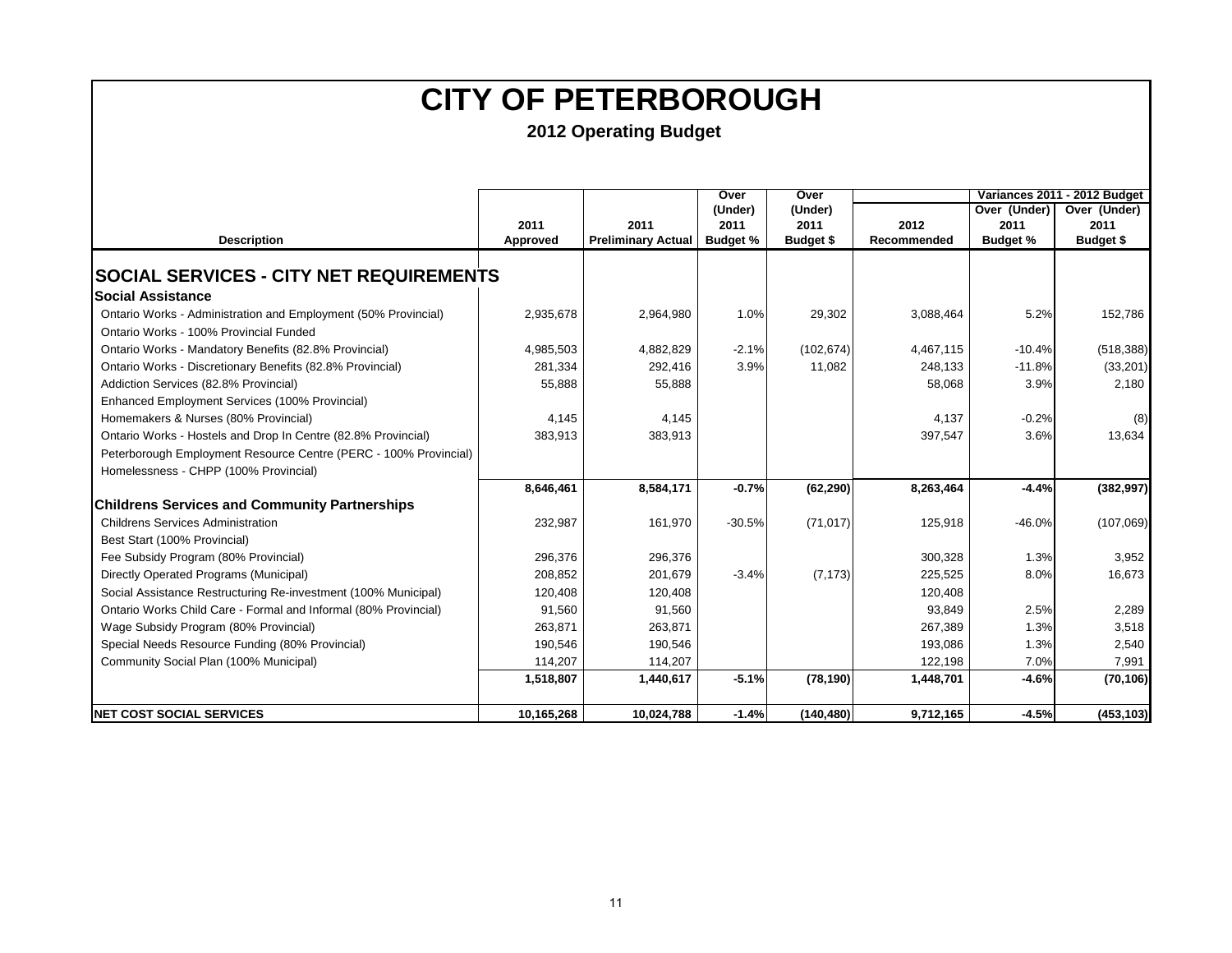### **2012 OPERATING BUDGET FORM 1**

#### **Statement of Purpose:**

The City of Peterborough is the provincially designated Service Manager for a portfolio of approximately 2,000 social housing units in the City and County, managed by 21 non-profit providers. The City partners with the private and non-profit sector in building new affordable rental housing, provides housing information, and researches/ funds housing support programs to assist low-income households.

### **Highlights:**

The majority of the Housing Division's budget is for social housing, with subsidy levels generally prescribed through provincially legislated formulas. A consolidated service agreement between the City and County is used to calculate the County's proportionate share which is 53**.**4% in 2012 (53.2% in 2011).

The Social Housing Reform Act (2000), sets out the City's social housing responsibilities, and is being replaced by the Housing Services Act (HSA) in 2012. Core legislated responsibilities for the City include:

- Maintaining service levels (1,569 units which are rent geared-to-income)
- Calculating and paying annual subsidies using several funding formulas
- Managing a social housing waiting list (Housing Access Peterborough)
- Providing local rules about eligibility, priority and occupancy of social housing
- Conducting operational reviews, managing projects in receivership; and
- Reporting to the province on annual compliance.

Social housing is a valuable community asset and the effective management of social housing must go beyond the basic legislation. The Division strives to achieve efficiencies in asset management, property management and repair, good governance among hundreds of volunteers, and addressing projects in difficulty or receivership.

The Division uses \$139,800 in provincial funding to support the Peterborough Short Term Rent Support and Stabilization Program and administers, designs and delivers other provincially funded programs, negotiates funding agreements, monitors construction progress for new projects, and ensures program compliance.

In 2010, the Division received approval to add 1.0 FTE for two years due to increased responsibility for the Affordable Housing Program. Future funding is uncertain, so there is an expenditure decrease due to the end of this contract position.

## **Activity Name: HOUSING**

### **Budget Account #: 791, 792, 793, 794, 795, 796, 797, 798, 799, 800, 801, 802, 803, 804, 805**

The net 2012 Housing requirement for the City and County is approximately \$275,000. Expenditure increases for 2012 include \$88,000 for Peterborough Housing Corporation (PHC) cost increases (salaries, insurance, taxes, utilities), and \$100,000 for indexed increases (salaries, insurance, taxes, utilities) for the balance of the social housing portfolio. A further \$75,000 is the estimated impact of changes in rent revenue under HSA. The net requirement also reflects a \$95,000 reduction in base Fed/Prov. social housing revenue. \$2.11M using 100% Provincial DOOR funding is proposed to be used for social housing repairs in 2012.

The Division provides funds through service contracts for the Housing Resource Centre (HRC) (core service and rent bank) and Housing Access Peterborough (delivered by PHC), and supports the Affordable Housing Action Committee (AHAC) in their annual publication (Housing is Fundamental) as well as their research projects. In addition, in 2012, the province requires a local, consolidated, 10 year Housing and Homelessness Plan. The City's Housing and Social Services Divisions will consult with stakeholders and report to Council on a proposed Plan.

#### **Performance Data/Work Program:**

The Division's 2012 work program has four main elements: Social Housing Portfolio and Rent Supplement Programs, Affordable Housing Stock, Housing Policy Development and Housing Support Programs.

Local performance measures and tenant satisfaction surveys are a new requirement under HSA, and are to be developed in 2012 and implemented in 2013.

The need for affordable housing in the City and County is measured as follows: over 1,400 households are on the social housing waiting list; the average two-bedroom apartment is unaffordable for 60% of the renter population (monthly rent is \$865); and the vacancy rate is down by 2% to 4.1% indicating that it is harder to find a vacant unit.

| Staff Complement (Forms 3,4, & 5)   | 2011 Approved | 2012 Request |
|-------------------------------------|---------------|--------------|
| <b>Established Full Time Salary</b> | 7.400         | 6.400        |
| Established Full Time Wage          |               |              |
| <b>Part Time Positions</b>          |               |              |
| TOTAL F.T.E.                        | 7.400         | 6.400        |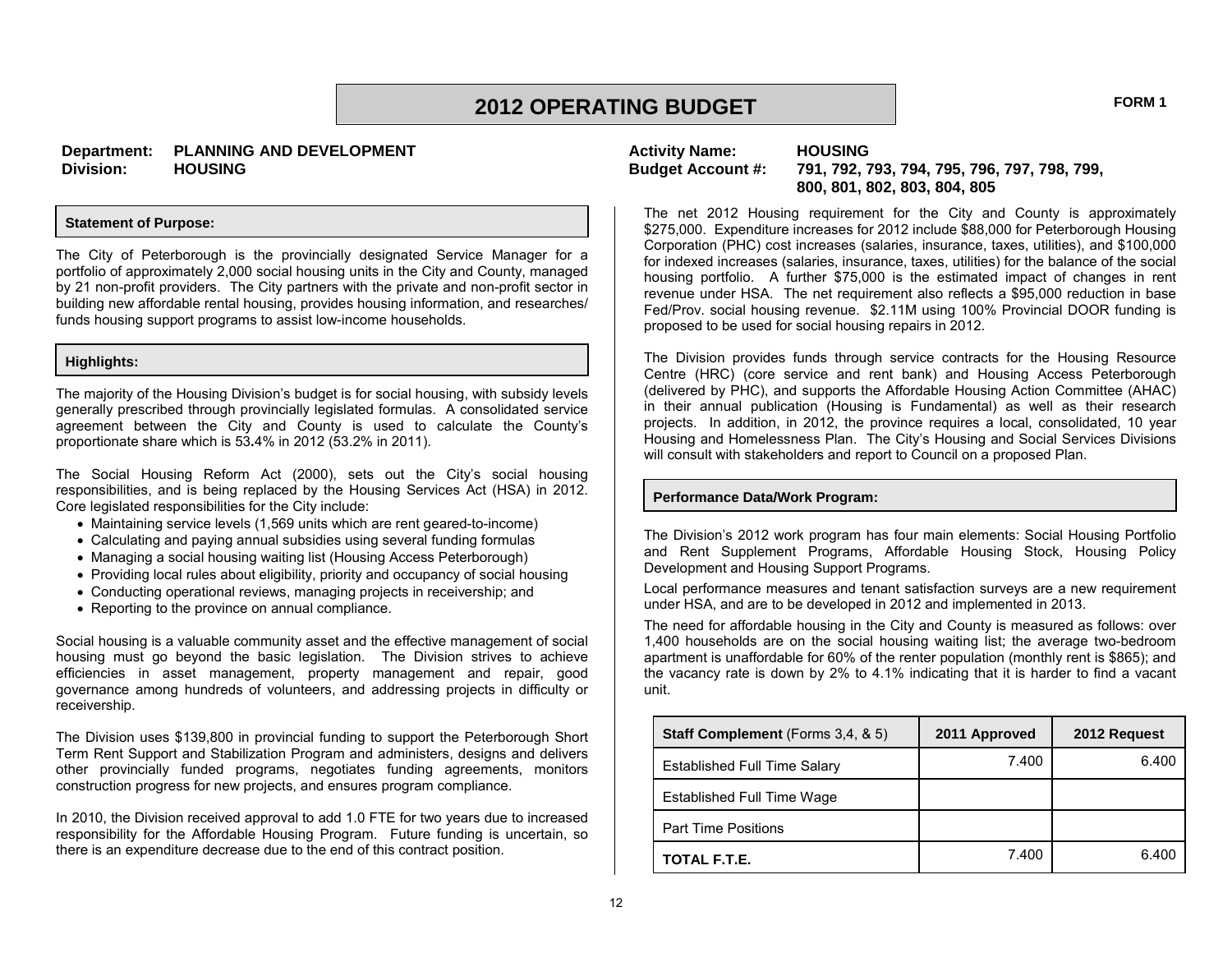|                                         |            |                           | Over            | Over             |             |                 | Variances 2011 - 2012 Budget |  |
|-----------------------------------------|------------|---------------------------|-----------------|------------------|-------------|-----------------|------------------------------|--|
|                                         |            |                           | (Under)         | (Under)          |             | Over (Under)    | Over (Under)                 |  |
|                                         | 2011       | 2011                      | 2011            | 2011             | 2012        | 2011            | 2011                         |  |
| <b>Description</b>                      | Approved   | <b>Preliminary Actual</b> | <b>Budget %</b> | <b>Budget \$</b> | Recommended | <b>Budget %</b> | <b>Budget \$</b>             |  |
| <b>HOUSING</b>                          |            |                           |                 |                  |             |                 |                              |  |
| <b>Gross Expenditures</b>               |            |                           |                 |                  |             |                 |                              |  |
| <b>Housing Administration</b>           | 974,898    | 937,406                   | $-3.8%$         | (37, 492)        | 837,746     | $-14.1%$        | (137, 152)                   |  |
| Peterborough Housing Corporation        | 2,750,000  | 2,750,000                 |                 |                  | 2,838,000   | 3.2%            | 88,000                       |  |
| <b>Rent Supplement Programs</b>         | 1,751,970  | 1,744,970                 | $-0.4%$         | (7,000)          | 1,642,680   | $-6.2%$         | (109, 290)                   |  |
| Non Profit and Native Housing Providers | 6,650,000  | 6,650,000                 |                 |                  | 6,825,000   | 2.6%            | 175,000                      |  |
| <b>Housing Resource Centre</b>          | 276,935    | 502,891                   | 81.6%           | 225,956          | 421,792     | 52.3%           | 144,857                      |  |
| Housing Access Peterborough             | 123,660    | 123,660                   |                 |                  | 126,442     | 2.2%            | 2,782                        |  |
| Special Program Funding - DOOR          | 1,000,000  | 1,000,000                 |                 |                  | 2,110,000   | 111.0%          | 1,110,000                    |  |
|                                         | 13,527,463 | 13,708,927                | 1.3%            | 181,464          | 14,801,660  | 9.4%            | 1,274,197                    |  |
|                                         |            |                           |                 |                  |             |                 |                              |  |
| <b>Revenues</b>                         |            |                           |                 |                  |             |                 |                              |  |
| <b>Housing Administration</b>           | 609,906    | 571,240                   | $-6.3%$         | (38,666)         | 482,306     | $-20.9%$        | (127,600)                    |  |
| Peterborough Housing Corporation        | 1,779,194  | 1,779,194                 |                 |                  | 1,815,688   | 2.1%            | 36,494                       |  |
| <b>Rent Supplement Programs</b>         | 1,220,123  | 1,213,123                 | $-0.6%$         | (7,000)          | 1,157,045   | $-5.2%$         | (63,078)                     |  |
| Non Profit and Native Housing Providers | 4,666,934  | 4,666,934                 |                 |                  | 4,739,565   | 1.6%            | 72,631                       |  |
| <b>Housing Resource Centre</b>          | 171,747    | 397,703                   | 131.6%          | 225,956          | 314,697     | 83.2%           | 142,950                      |  |
| Housing Access Peterborough             | 65,787     | 65,787                    |                 |                  | 67,520      | 2.6%            | 1,733                        |  |
| Special Program Funding - DOOR          | 1,000,000  | 1,000,000                 |                 |                  | 2,110,000   | 111.0%          | 1,110,000                    |  |
|                                         | 9,513,691  | 9,693,981                 | 1.9%            | 180,290          | 10,686,821  | 12.3%           | 1,173,130                    |  |
| <b>Net Requirements</b>                 |            |                           |                 |                  |             |                 |                              |  |
| <b>Housing Administration</b>           | 364,992    | 366,166                   | 0.3%            | 1,174            | 355,440     | $-2.6%$         | (9, 552)                     |  |
| Peterborough Housing Corporation        | 970,806    | 970,806                   |                 |                  | 1,022,312   | 5.3%            | 51,506                       |  |
| <b>Rent Supplement Programs</b>         | 531,847    | 531,847                   |                 |                  | 485,635     | $-8.7%$         | (46, 212)                    |  |
| Non Profit and Native Housing Providers | 1,983,066  | 1,983,066                 |                 |                  | 2,085,435   | 5.2%            | 102,369                      |  |
| <b>Housing Resource Centre</b>          | 105,188    | 105,188                   |                 |                  | 107,095     | 1.8%            | 1,907                        |  |
| Housing Access Peterborough             | 57,873     | 57,873                    |                 |                  | 58,922      | 1.8%            | 1,049                        |  |
| Special Program Funding - DOOR          |            |                           |                 |                  |             |                 |                              |  |
|                                         | 4,013,772  | 4,014,946                 |                 | 1,174            | 4,114,839   | 2.5%            | 101,067                      |  |
|                                         |            |                           |                 |                  |             |                 |                              |  |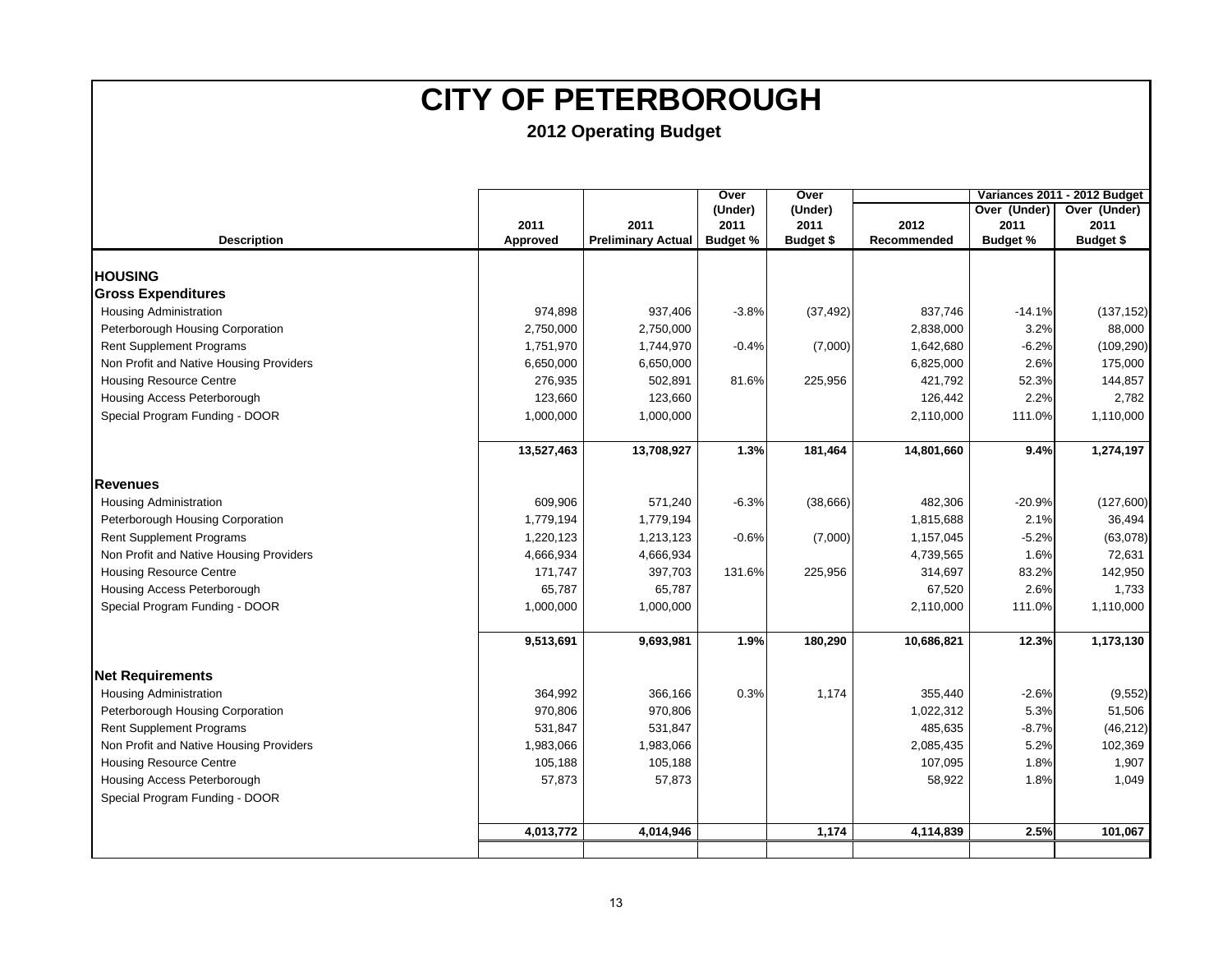|                                                             |            |                           | Over            | Over             |             |                 | Variances 2011 - 2012 Budget |
|-------------------------------------------------------------|------------|---------------------------|-----------------|------------------|-------------|-----------------|------------------------------|
|                                                             |            |                           | (Under)         | (Under)          |             | Over (Under)    | Over (Under)                 |
|                                                             | 2011       | 2011                      | 2011            | 2011             | 2012        | 2011            | 2011                         |
| <b>Description</b>                                          | Approved   | <b>Preliminary Actual</b> | <b>Budget %</b> | <b>Budget \$</b> | Recommended | <b>Budget %</b> | <b>Budget \$</b>             |
|                                                             |            |                           |                 |                  |             |                 |                              |
| <b>Housing</b>                                              |            |                           |                 |                  |             |                 |                              |
| Personnel                                                   | 701,260    | 661,260                   | $-5.7%$         | (40,000)         | 633,359     | $-9.7%$         | (67, 901)                    |
| Contractual                                                 | 12,801,703 | 13,023,067                | 1.7%            | 221,364          | 14,166,101  | 10.7%           | 1,364,398                    |
| Materials, Supplies                                         | 5,000      | 5,000                     |                 |                  | 4,000       | $-20.0%$        | (1,000)                      |
| Fees, Debt Charges                                          |            |                           |                 |                  |             |                 |                              |
| New Equipment                                               |            |                           |                 |                  |             |                 |                              |
| Travelling, Training                                        | 19,500     | 19,600                    | 0.5%            | 100              | 18,200      | $-6.7%$         | (1,300)                      |
| Recoveries - Capital Analyst                                |            |                           |                 |                  |             |                 |                              |
| Recoveries - Interdepartmental                              |            |                           |                 |                  | (20,000)    |                 | (20,000)                     |
|                                                             |            |                           |                 |                  |             |                 |                              |
| <b>TOTAL</b>                                                | 13,527,463 | 13,708,927                | 1.3%            | 181,464          | 14,801,660  | 9.4%            | 1,274,197                    |
|                                                             |            |                           |                 |                  |             |                 |                              |
| <b>Transfer from Province Government</b>                    | 282,175    | 461,131                   | 63.4%           | 178,956          | 336,975     | 19.4%           | 54,800                       |
| Transfer from Federal Government - Social Housing Portfolio | 3,618,851  | 3,618,851                 |                 |                  | 3,524,561   | $-2.6%$         | (94, 290)                    |
| <b>Transfer from Social Services</b>                        | 50,000     | 50,000                    |                 |                  |             | $-100.0%$       | (50,000)                     |
| Transfer From/(To) Reserves                                 | 1,000,000  | 1,000,000                 |                 |                  | 2,110,000   | 111.0%          | 1,110,000                    |
| County Share                                                | 4,562,665  | 4,563,999                 |                 | 1,334            | 4,715,285   | 3.3%            | 152,620                      |
|                                                             |            |                           |                 |                  |             |                 |                              |
| <b>TOTAL</b>                                                | 9,513,691  | 9,693,981                 | 1.9%            | 180,290          | 10,686,821  | 12.3%           | 1,173,130                    |
|                                                             |            |                           |                 |                  |             |                 |                              |
| <b>INET REQUIREMENT</b>                                     | 4,013,772  | 4,014,946                 |                 | 1,174            | 4,114,839   | 2.5%            | 101,067                      |
|                                                             |            |                           |                 |                  |             |                 |                              |
|                                                             |            |                           |                 |                  |             |                 |                              |
|                                                             |            |                           |                 |                  |             |                 |                              |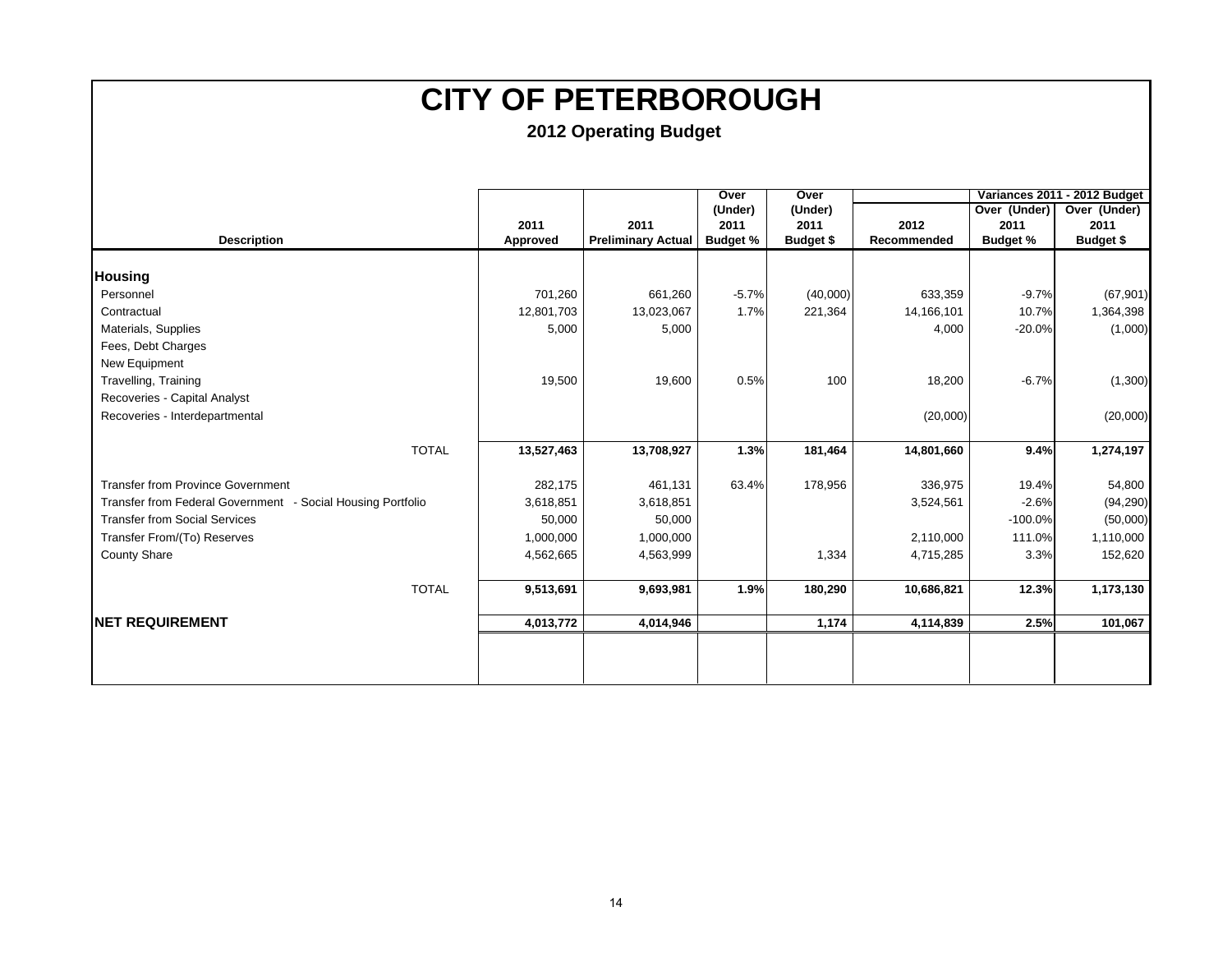**2012-2021 CAPITAL BUDGET JUSTIFICATION OTHER ASSETS**

**Department: PLANNING & DEVELOPMENT Budget Reference #: 7-4.01** 

#### **Division: HOUSING**

#### **Commitments Made**

None

#### **Effects on Future Operating Budgets**

This investment in upgrading and maintaining the existing aging portfolio will help provide safe reliable housing, reduce operating costs, reduce the waiting list, and enable the City to maintain the portfolio to meet the province's required service level standard.

#### **Project Name & Description Project Detail, Justification & Reference Map**

**Capital Repairs** The \$100,000/year is a "placeholder" that deals with emergency repairs only until a strategic asset management plan can be presented to and approved by Council.

> Based on the 2010 building condition audit prepared by The Stonewell Group Inc., it is evident that the Social Housing stock has deferred maintenance and will continue to need financial assistance for many years to come. The Stonewell report anticipates the shortfall over the next 20 years to be \$62.6 M. This number could be slightly reduced as it is based on all providers continuing past the expiry date of their Operating Agreement. It is also evident that the current level of reserves held by social housing providers of \$7.6 M is inadequate to finance the needed repairs.

> Recent government initiatives, such as the 2008 Social Housing Capital Repair Fund provided the City with \$0.85 M, and the 2009/2010 Social Housing Renovation and Retrofit Program (SHRRP) provided the City with \$5.4 M, to help fund immediately needed repairs. These programs have taken the pressure off the short term but we cannot rely on these one time funding opportunities to continue.

> Staff will have to further analyze the 2010 BCA report, investigate findings, prioritize future repair projects and recommend a strategic asset management plan for social housing, including recommendations on meeting service level standards as Operating Agreements expire.

**CAP FORM 1 (OTHER)**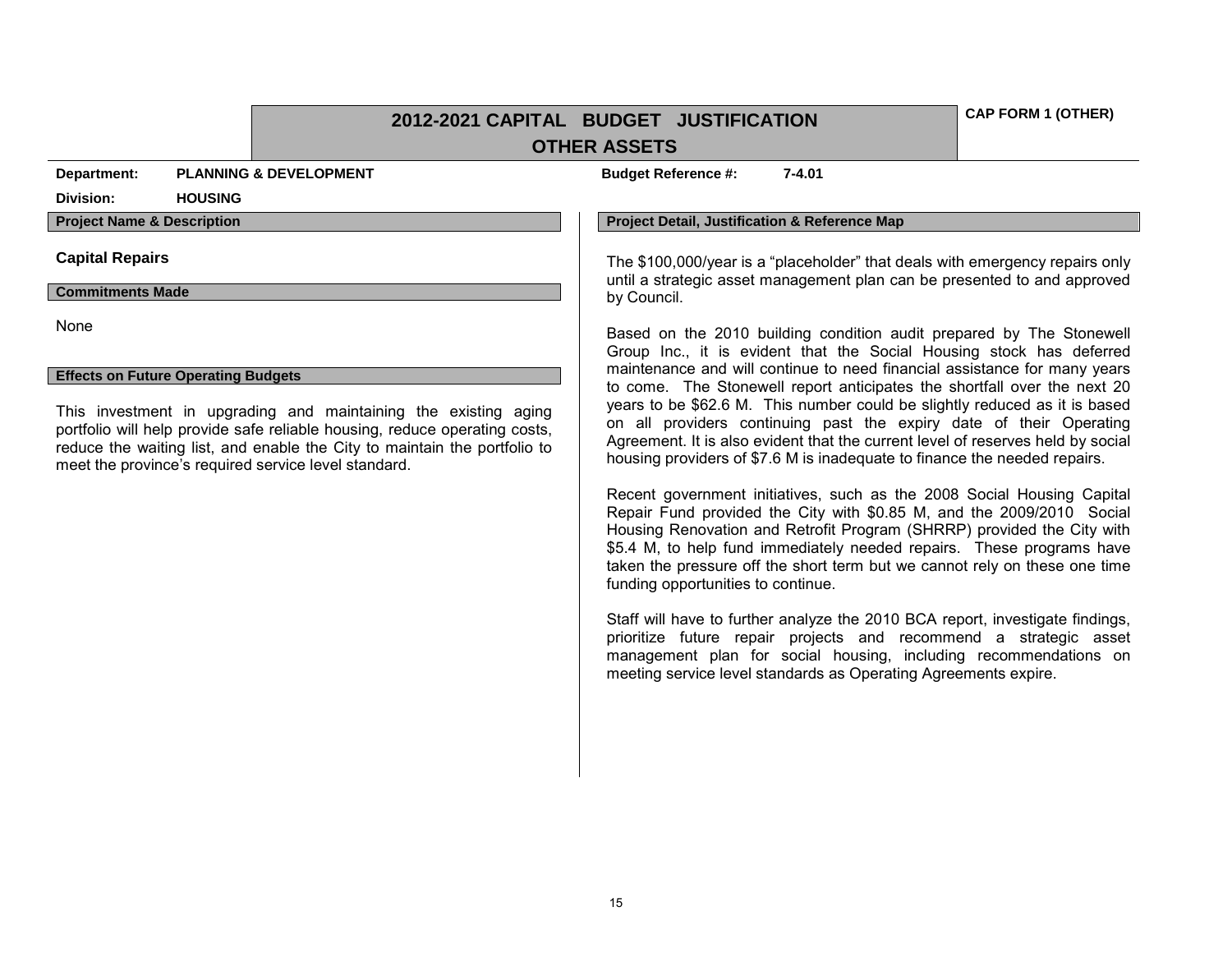# **City of Peterborough**

## **Other Capital Assets**

## **Ten Year Capital Budget Estimates**

**2012-2021 & Subsequent Years**

**(\$000's)**

|                                                                                                                                                                                       |                                                                                      | Project      | <b>Approved</b> | <b>REQUESTED</b> |       |       |       |       |       |       |             |             | 2022 to     |         |
|---------------------------------------------------------------------------------------------------------------------------------------------------------------------------------------|--------------------------------------------------------------------------------------|--------------|-----------------|------------------|-------|-------|-------|-------|-------|-------|-------------|-------------|-------------|---------|
| (1)                                                                                                                                                                                   |                                                                                      | <b>Total</b> | Pre-2012        | 2012             | 2013  | 2014  | 2015  | 2016  | 2017  | 2018  | 2019        | 2020        | 2021        | 2036    |
| <b>DEPARTMENT</b><br><b>DIVISION/ACTIVITY</b><br><b>PROJECT DESCRIPTION</b><br><b>IPROJECT#</b>                                                                                       | <b>Planning &amp; Development</b><br>Housing<br><b>Capital Repairs</b><br>$7 - 4.01$ |              |                 |                  |       |       |       |       |       |       |             |             |             |         |
| <b>IEXPENDITURES</b><br>CONTRACTUAL SERVICES                                                                                                                                          |                                                                                      | 3,750.0      |                 |                  | 100.0 | 100.0 | 100.0 | 125.0 | 125.0 | 125.0 | 150.0       | 150.0       | 150.0       | 2,625.0 |
| <b>DIRECT REVENUE</b><br><b>SUBSIDIES</b>                                                                                                                                             |                                                                                      | 3,750.0      |                 |                  | 100.0 | 100.0 | 100.0 | 125.0 | 125.0 | 125.0 | 150.0       | 150.0       | 150.0       | 2,625.0 |
| OTHER - County of Peterborough                                                                                                                                                        |                                                                                      | 1,976.3      |                 |                  | 52.7  | 52.7  | 52.7  | 65.9  | 65.9  | 65.9  | 79.1        | <u>79.1</u> | 79.1        | 1,383.4 |
|                                                                                                                                                                                       |                                                                                      | 1,976.3      |                 |                  | 52.7  | 52.7  | 52.7  | 65.9  | 65.9  | 65.9  | 79.1        | <u>79.1</u> | 79.1        | 1,383.4 |
| <b>INET REQUIREMENTS</b><br>To be financed from<br><b>DEBENTURES</b><br><b>OWNERS' SHARE</b><br>CITY'S - TAX SUPPORTED<br><b>CITY'S - SEWER SURCHARGE</b><br>CITY'S - INDUSTRIAL LAND |                                                                                      | 1,773.8      |                 |                  | 47.3  | 47.3  | 47.3  | 59.1  | 59.1  | 59.1  | <u>71.0</u> | 71.0        | <u>71.0</u> | 1,241.6 |
| DEVELOPMENT CHARGE RESERVE FUND<br>OTHER REVENUE<br><b>CAPITAL LEVY</b>                                                                                                               |                                                                                      | 1,773.8      |                 |                  | 47.3  | 47.3  | 47.3  | 59.1  | 59.1  | 59.1  | 71.0        | 71.0        | 71.0        | 1,241.6 |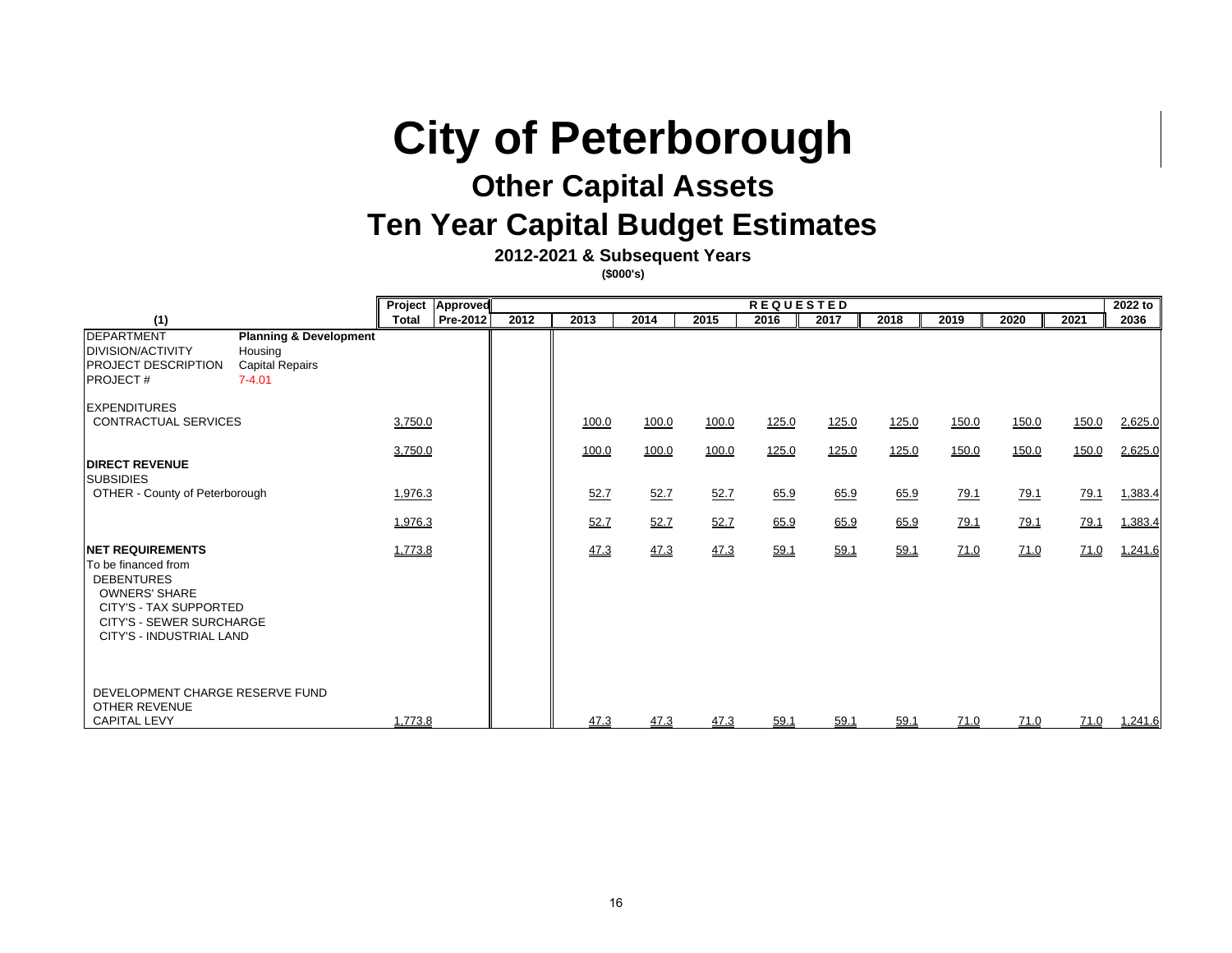|                                                    |                                   | 2012-2021 CAPITAL BUDGET JUSTIFICATION |                                                                                                                                                                                                                                                                                                                                                                                           |                             |                                                                                                                                                                                                                                                                                                                                                                                            | <b>CAP FORM 1 (OTHER)</b> |  |  |  |  |
|----------------------------------------------------|-----------------------------------|----------------------------------------|-------------------------------------------------------------------------------------------------------------------------------------------------------------------------------------------------------------------------------------------------------------------------------------------------------------------------------------------------------------------------------------------|-----------------------------|--------------------------------------------------------------------------------------------------------------------------------------------------------------------------------------------------------------------------------------------------------------------------------------------------------------------------------------------------------------------------------------------|---------------------------|--|--|--|--|
|                                                    |                                   |                                        | <b>OTHER ASSETS</b>                                                                                                                                                                                                                                                                                                                                                                       |                             |                                                                                                                                                                                                                                                                                                                                                                                            |                           |  |  |  |  |
| Department:                                        | <b>PLANNING &amp; DEVELOPMENT</b> |                                        |                                                                                                                                                                                                                                                                                                                                                                                           | <b>Budget Reference #:</b>  | $7 - 4.02$                                                                                                                                                                                                                                                                                                                                                                                 |                           |  |  |  |  |
| Division:                                          | <b>HOUSING</b>                    |                                        |                                                                                                                                                                                                                                                                                                                                                                                           |                             |                                                                                                                                                                                                                                                                                                                                                                                            |                           |  |  |  |  |
| <b>Project Name &amp; Description</b>              |                                   |                                        |                                                                                                                                                                                                                                                                                                                                                                                           |                             | <b>Project Detail, Justification &amp; Reference Map</b>                                                                                                                                                                                                                                                                                                                                   |                           |  |  |  |  |
| <b>Building Condition Audits</b>                   |                                   |                                        |                                                                                                                                                                                                                                                                                                                                                                                           |                             | The purpose of this project is to conduct regular building condition audits for<br>all of the social housing provider sites in the City and County of                                                                                                                                                                                                                                      |                           |  |  |  |  |
| <b>Commitments Made</b>                            |                                   |                                        |                                                                                                                                                                                                                                                                                                                                                                                           |                             | Peterborough. These audits will continuously update a comprehensive list                                                                                                                                                                                                                                                                                                                   |                           |  |  |  |  |
| None<br><b>Effects on Future Operating Budgets</b> |                                   |                                        | of capital repairs and expenditures over a 25 to 30 year period, based on<br>site inspections and reviews performed by professionals with diverse and in-<br>depth qualifications in buildings and building science. The reports are<br>intended to form the basis or foundation of a strategic asset management<br>plan for the providers so they may more effectively schedule repairs, |                             |                                                                                                                                                                                                                                                                                                                                                                                            |                           |  |  |  |  |
|                                                    |                                   |                                        |                                                                                                                                                                                                                                                                                                                                                                                           |                             | monitor equipment and elements, and plan for the anticipated expenditures.                                                                                                                                                                                                                                                                                                                 |                           |  |  |  |  |
|                                                    |                                   |                                        |                                                                                                                                                                                                                                                                                                                                                                                           |                             | Not only will this project then fulfill the Service Manager's obligations with<br>respect to advising on appropriate property management, it will also provide<br>detailed life safety inspections, address risk management issues, potential<br>liabilities, as well as detailed immediate needs analysis and identify<br>potential bulk tenders, which the City could manage.            |                           |  |  |  |  |
|                                                    |                                   |                                        |                                                                                                                                                                                                                                                                                                                                                                                           | in response to RFP P-45-09. | Typically these types of projects are recommended for implementation<br>every 3 to 5 years, as rates of deterioration vary from site to site, and it is<br>important to have accurate information available to facilitate good decisions<br>when considering expensive capital repairs. The most recent Building<br>Condition audit program was initiated in December of 2009 (PLHD09-009) |                           |  |  |  |  |
|                                                    |                                   |                                        |                                                                                                                                                                                                                                                                                                                                                                                           |                             | Providers will be required to participate as funders in the cost of every<br>proposed City managed BCA project.                                                                                                                                                                                                                                                                            |                           |  |  |  |  |
|                                                    |                                   |                                        |                                                                                                                                                                                                                                                                                                                                                                                           |                             |                                                                                                                                                                                                                                                                                                                                                                                            |                           |  |  |  |  |
|                                                    |                                   |                                        |                                                                                                                                                                                                                                                                                                                                                                                           |                             |                                                                                                                                                                                                                                                                                                                                                                                            |                           |  |  |  |  |
|                                                    |                                   |                                        |                                                                                                                                                                                                                                                                                                                                                                                           |                             |                                                                                                                                                                                                                                                                                                                                                                                            |                           |  |  |  |  |
|                                                    |                                   |                                        |                                                                                                                                                                                                                                                                                                                                                                                           |                             |                                                                                                                                                                                                                                                                                                                                                                                            |                           |  |  |  |  |
|                                                    |                                   |                                        |                                                                                                                                                                                                                                                                                                                                                                                           |                             |                                                                                                                                                                                                                                                                                                                                                                                            |                           |  |  |  |  |